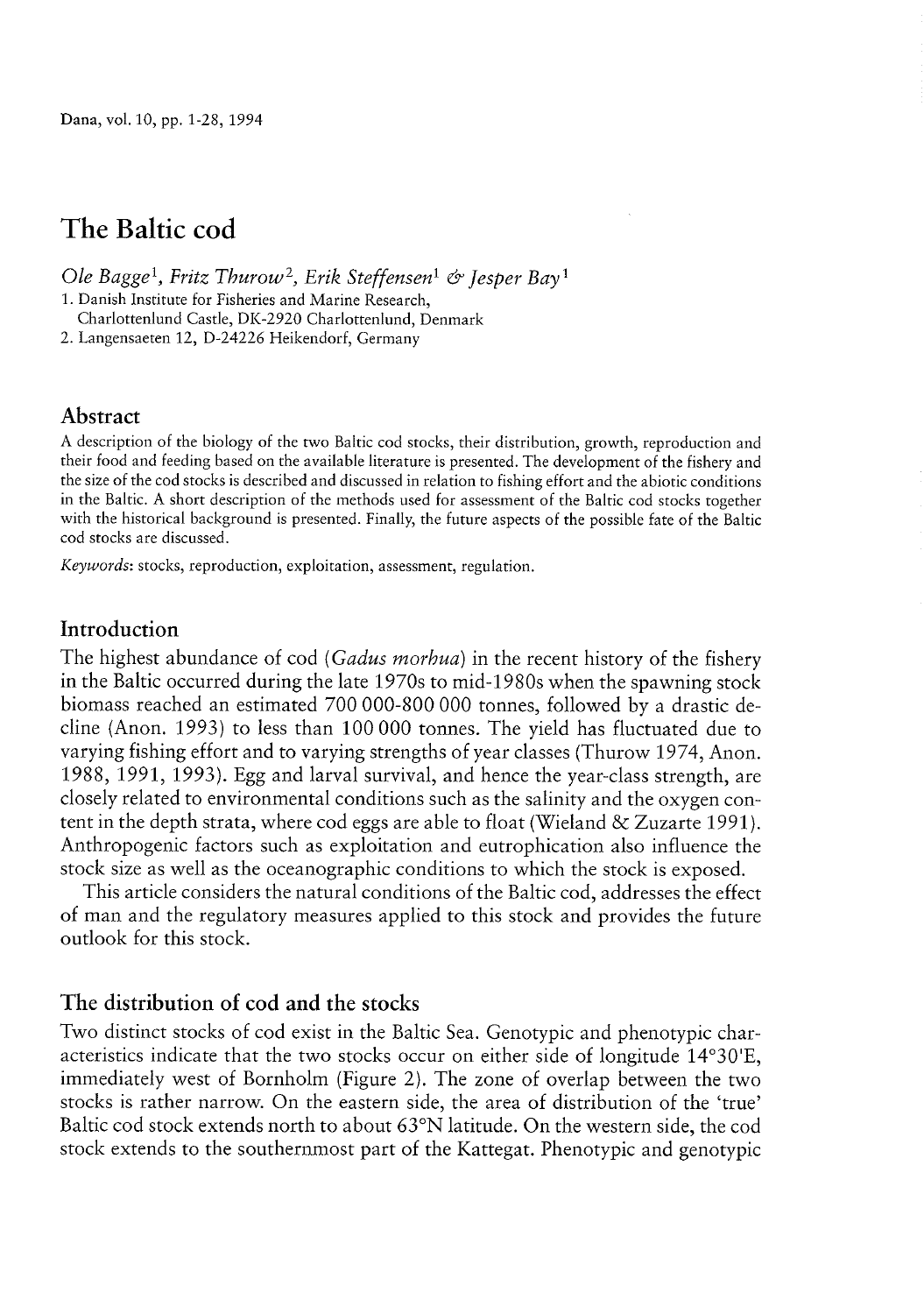characteristics of this stock indicate that it is a transition between the North Sea stock and the eastern Baltic stock.

<sup>A</sup> number of methods have been applied to separate cod stocks in the Baltic in ciuding

a. Morphometric characters (inciuding meristic characters).

b. Genetic variation.

c. Tagging experiments.

#### Morphometric characters

Meristic characters such as the number of vertebrae and the number of fin rays have been used to discriminate stocks by several authors. Schmidt (1930), Ziecik (1938), Poulsen (1931), Kändler (1944) and Birjukov (1969) showed significant differences between two distinct stocks with a border in the Bornholm region (14°E). The char acters and their means are shown in Table 1. Significant differences between areas<br>Table 1. Mean numbers of vertebrae and of finrays in the 1st  $(D_1)$  and 2nd  $(D_2)$  dorsal fin of cod caught<br>west and east respectively of

West and east, respectively, of longitude 14°E in the Baltic as published by various authors.

|                                  |             | West of longitude 14°E |                     | East of longitude 14°E |                      |                     |  |  |
|----------------------------------|-------------|------------------------|---------------------|------------------------|----------------------|---------------------|--|--|
| Author                           | D,          | D,                     | No. of<br>vertebrae | D1                     | D,                   | No. of<br>vertebrae |  |  |
| Schmidt (1936)<br>Ziecik (1938)  | 13.13       | 18.20-18.80<br>17.95   | 52.10-52.40         | 13.76                  | 17.20-17.90<br>16.93 | 53.40               |  |  |
| Poulsen (1931)<br>Kändler (1949) |             | 18.38-18.50<br>18.15   | 51.71<br>52.10      | 17.37                  | 17.46-17.53<br>52.72 |                     |  |  |
| Birjukov (1969)                  | 14.40-14.53 |                        | 51.09               | 13.97                  |                      | 51.53-51.98         |  |  |

were accepted if the difference between the paired means exceeded threefold the mean error of that difference (Ziecik 1938, Kändler 1944).

However, recerit resuits of Berner & Vaske (1985) show the same differences but indicate the mixing of the two stocks to be more extensive than hitherto believed. mean error of that difference between the paired means exceeded threefold the<br>mean error of that difference (Ziecik 1938, Kändler 1944).<br>However, recent results of Berner & Vaske (1985) show the same differences but<br>indic A<sub>2</sub>) in cod from subdivisions 22, 24 and 26 (Figure 1) using a two-way classification<br>ANOVA. Significant differences between areas were found especially in D<sub>1</sub>, D<sub>2</sub>, but<br>also in A<sub>1</sub>, A<sub>2</sub>. A one-way ANOVA was also app meristic characters related to total length and sex of cod in subdivisions 22, 24, 25 and 26. This indicated significant differences between all areas in several characters.

Bagge & Knudsen (1974) used monthly data on stage of maturity, sex, and amount of stomach content sampled in the period 1969-1971 as parameters for investigation of the length–girth relationship in cod from subdivisions 22 and 25. It was shown that the girth of cod from subdivision 25 is  $6\%$  smaller than the girth of cod from subdivision 22, regardless of time of year. Ziecik (1938) also found morphometric differences in six characters (the distance snout– $D_1$ , the distance be-A<sub>2</sub>) in cod from subdivisions 22, 24 and 26 (Figure 1) using a two-way classification<br>ANOVA. Significant differences between areas were found especially in D<sub>1</sub>, D<sub>2</sub>, but<br>also in A<sub>1</sub>, A<sub>2</sub>. A one-way ANOVA was also app tween the eyes, length of the lower jaw, length of tail, height of the abdominal fin and height of the anal fin). Bagge & Knudsen (1974) and Ziecik (1938) investigated two areas only, and this indicated two different stocks, while the results of Berner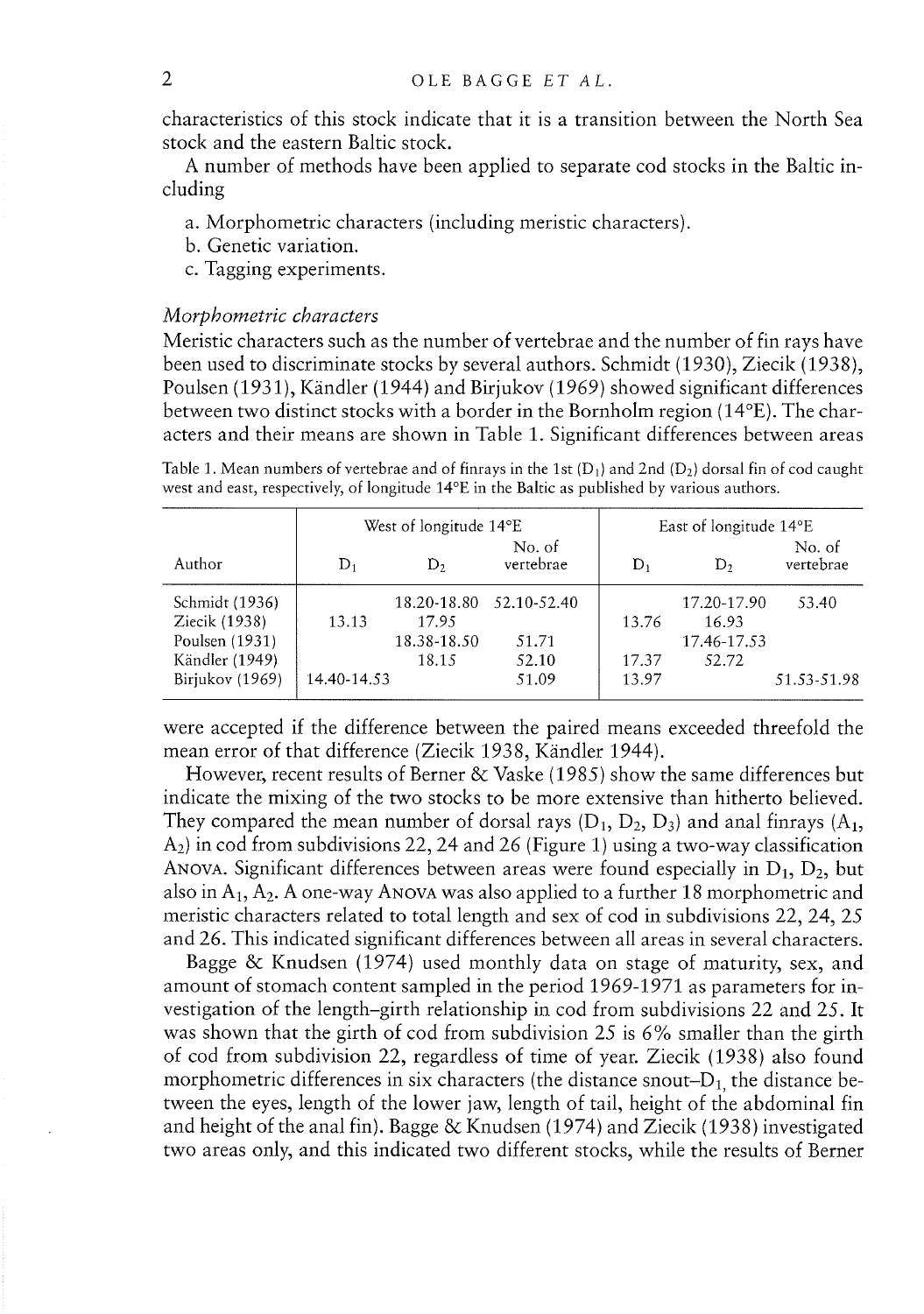

Figure 1. The ICES statistical subdivisions in the Baltic.

& Vaske 1985 give the same indications of a mixing between stocks as they found using meristic characters, indicating that the girth-length relationship may not be a good indicator of stocks.

### Genetics

The genetic variation of cod stocks was investigated by Sick (1965). The haemo globin type of cod was examined by agar electrophoresis of samples from 42 locali ties in subdivisions 22-26 and 28-30. Two distinct stocks with a border just west of Bornholm were found. Jamieson & Otterlind (1971) repeated this study but incor porated another poiymorphic genetic system controiling serum-transferring van ants. They were abie to discriminate between two stocks but observed a diffuse border between their distribution areas. The resuits of Moth-Pouisen (1982), who used enzyme electrophoresis, support those of Berner & Vaske (1985).

## Tagging

Tagging experiments in the Baitic started in the late 1950s and were intensified in the 1970s aften the first ICES Working Group meeting on cod in Gdynia 1972 (Anon. 1972). Since then about 50-60 000 cod have been tagged by ali countries bordering the Baltic Sea. Although records of recoveries have not been adequate, a clear picture of the movements of cod in the different parts of the Baltic was nevertheless obtained (Figure 2). Reviews of tagging results by Aro (1989) and Bagge & Steffensen (1989) confirm that there are two stocks in the Baitic and that the border between these varies in the area just to the east or to the west of Bornholm. The position of the border is possibly dictated by the relative abundance of the two stocks (Jamieson & Ottenlind 1971) as weil as advection of pelagic stages of cod from the western Baltic into the eastern part.

The DNA technique, which in recent years has been applied on North Atlantic cod stocks, has not yet been used in the Baltic. That method will possibly demonstrate a more extensive gene flow between these stocks.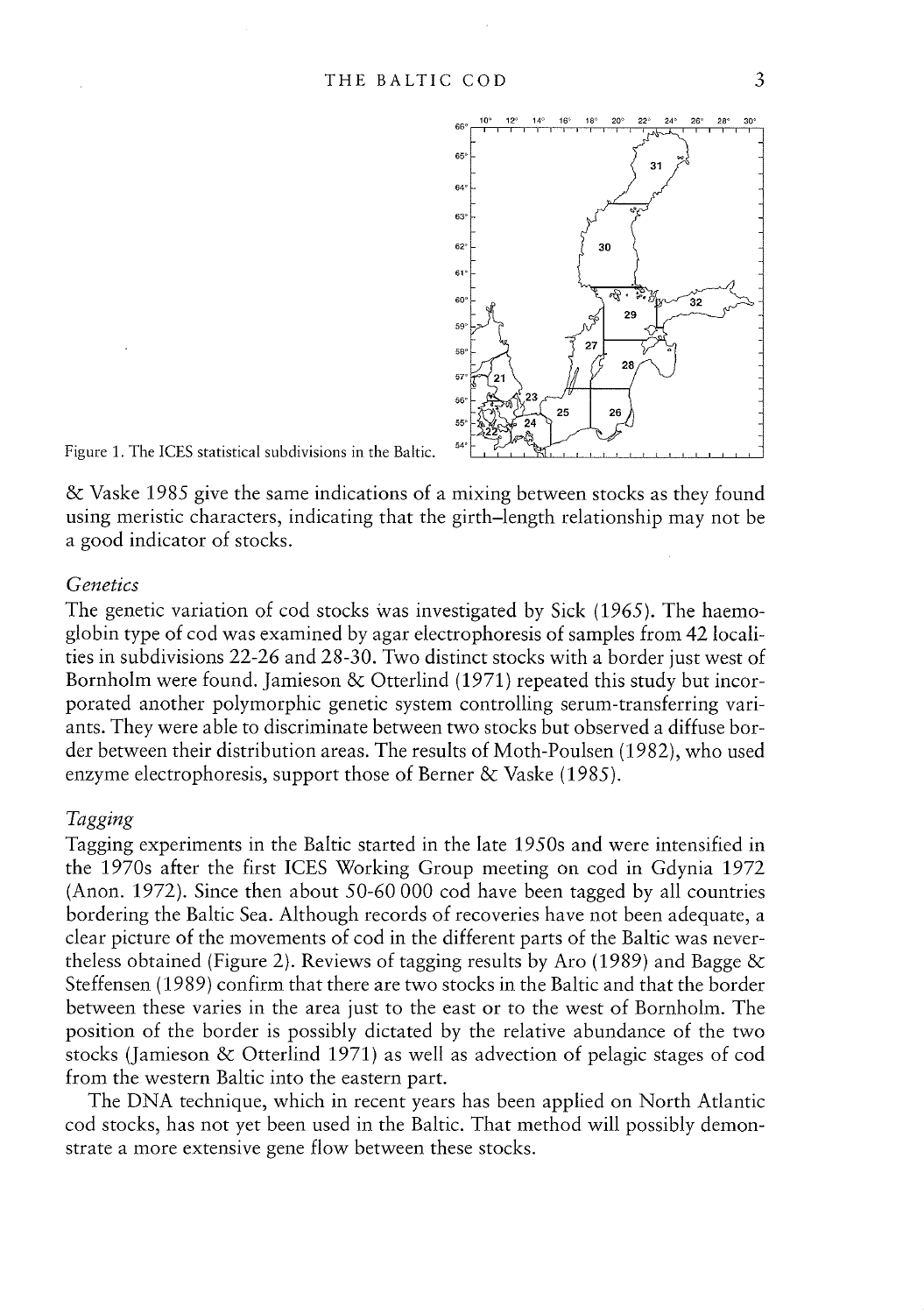## Reproduction

#### Spawning

Spawning areas and time. Investigations on the spawning of cod in the Baltic were started by Strodtmann in 1904 and 1905. He found cod eggs in the western Baltic (Kiel Bay and Fehmern Bdt) in February and May, but in the Bornholm Basin and the Gdaisk Deep only in May (Strodtmann 1906). In 1906 he found that the abun dance of cod eggs in the western Baltic increased in March compared to February and that the main spawning in the Bornholm Basin and Gdańsk Deep started in May and that cod eggs still were found in late July and in August, respectively. In 1907 cod eggs were for the first time observed in the central Gotland Basin (Strodtmann 1918). Mielck (1926) confirmed the observations of Strodtmann and additionally found cod eggs up to 50 nautical miles north of Gotland in April 1925. The results of German surveys in the Baltic from 1925 to 1938 (Kändler 1944) described the main borders of the spawning areas, the spawning periods in these areas, the abun dance of cod eggs per m<sup>2</sup> and their vertical distribution.

These studies have identified three main spawning areas for the eastern Baltic cod stock (the Bornholm Basin, the Gotland Basin and the Gdahsk Deep) and a sec ondary spawning site in the Slupsk Furrow. The most important spawning areas for the western Baltic cod stock were found to be in Kiel Bay and Fehmern Belt, with the spawning in the Arkona Basin just west of Bornholm being of minor importance (Figure 2).



Figure 2. Spawning and feeding areas of cod. (after Bagge & Thurow 1993).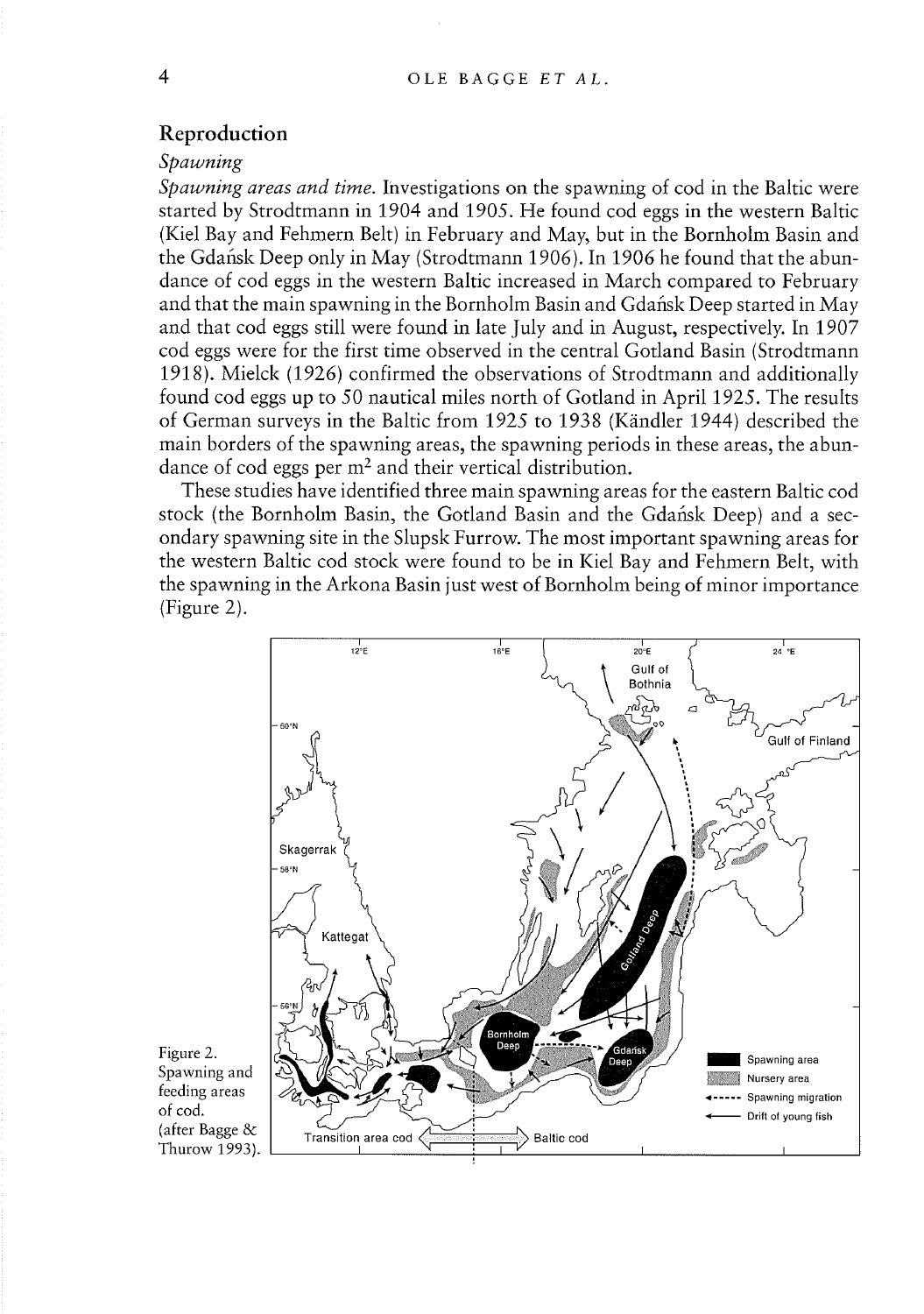| Area        | Kiel<br>Bay           | Mecklenburg<br>Bay    | Arkona<br>Basin         | Basin                 | Bornholm Bornholm<br>Basin | Gdańsk<br>Deep          | Gotland<br>Basin      | Gotland<br>Basin       |
|-------------|-----------------------|-----------------------|-------------------------|-----------------------|----------------------------|-------------------------|-----------------------|------------------------|
| Subdivision | 22W                   | 22E                   | 24                      | 25                    | 25                         | 26                      | 26/28                 | 26/28                  |
| Period      | 1903-49               | 1903-38               | 1903-38                 | 1903-38               | 1969-73                    | 1903-47                 | 1925-38               | 1969-73                |
| January     | 3(18)                 | 0(7)                  |                         | 0(1)                  |                            |                         |                       |                        |
| February    | 41(60)                | 12(43)                | 3(7)                    | 0(4)                  | 1(?)                       | 0(5)                    |                       |                        |
| March       | 38(60)                | 13(12)                | 2(14)                   | 14(32)                | 33(?)                      | 8(<br>5)                | 0(4)                  | 1(?)                   |
| April       | 35(42)                | 24(19)                | 3(17)                   | 49(9)                 | 82(?)                      | 56(4)                   | 5(7)                  | 1(?)                   |
| May         | 9(67)                 | 6(18)                 | 0(15)                   | 22(6)                 | 56(?)                      | 58(9)                   | 11(4)                 | 10(?)                  |
| June        | 1(31)                 | 0(10)                 | 1(3)                    | 47(3)                 | 44(?)                      |                         |                       | 11(?)                  |
| July        | 0(27)                 | 0(1)                  | 8)<br>1(                | 109(18)               | 55(?)                      | 57(24)                  | 2(7)                  | 14(?)                  |
| August      | 0(11)                 | 0(11)                 | 3)<br>2(                | 109(14)               | 5(?)                       | 116(6)                  | 1(5)                  | 9(?)                   |
| September   |                       |                       | 4)<br>0(                | 41(16)                |                            | 9(<br>-6)               |                       | 1(?)                   |
| October     |                       |                       | 4)<br>0(                | 3(17)                 |                            | 6(1)                    |                       |                        |
| Reference   | Kändler<br>$(1949)^*$ | Kändler<br>$(1949)^*$ | Kändler<br>$(1949)^{*}$ | Kändler<br>$(1949)^*$ | Grauman<br>$(1974)$ **     | Kändler<br>$(1949)^{*}$ | Kändler<br>$(1949)^*$ | Grauman<br>$(1974)$ ** |

Table 2. Number of cod eggs in the water column per surface  $m<sup>2</sup>$  by month and subdivision. Numbers in brackets are number of observarions.

\*Weighted mean of numbers over sampling periods; \*\*average of numbers for 1969, 1971 and 1973.

In the western Baltic, cod begin spawning early in the year (January) with the peak spawning in March. In May the spawning is completed (Kändler 1949, Berner 1960, Thurow 1970). Table 2 shows the abundance of cod eggs per  $1 \text{ m}^2$  by month and spawning area, as weighted means of observations in the period 1903-1949 (Kändler 1949) combined with the data of Graumann 1969, 1971 and 1973 (Graumann 1974). The highest abundance of eggs in the western Baltic is February April. In the eastern Baltic the spawning period is more extended and the peak abundance of eggs occurred later in the year (1903-1949, June-August). Inves tigations by Graumann (1974) and by Bagge & Müller (1977) indicate a peak abun dance in the Bornholm Basin in May. Investigations conducted in the period 1987- 1992 (Wieland, in prep.) show that the peak abundance during the period has grad ually changed from early May to mid-June (Figure 3). That may be due to a large scale reduction of the spawning stock combined with a change of the age distribu tion towards very young fish (Anon. 1993). The mean abundance of cod eggs below  $1 \text{ m}^2$  in the main spawning areas in the eastern Baltic for the period 1954-1970 is given by Graumann (1974). She found the highest mean abundance during this period in the Bornholm Basin followed by the Gotland Basin and the Gdańsk Deep.

Vertical distribution and mortality of cod eggs. The vertical distribution of cod eggs and other fish eggs is controlled by their specific gravity. The minimum salinity which allows cod eggs to float is 10.5-11.0 psu. Investigations of the vertical distribution of cod eggs in the Baltic have been made by Hensen (1884), Strodtmann (1906, 1918) Apstein (1911), Mielck & Künne (1935) Kändler (1944, 1949), Hansen (1978), Graumann (1974), Bagge (1981), Müller & Pommeranz (1984), Wieland (1989) and Wieland & Zuzarte (1991). In the western Baltic, cod eggs are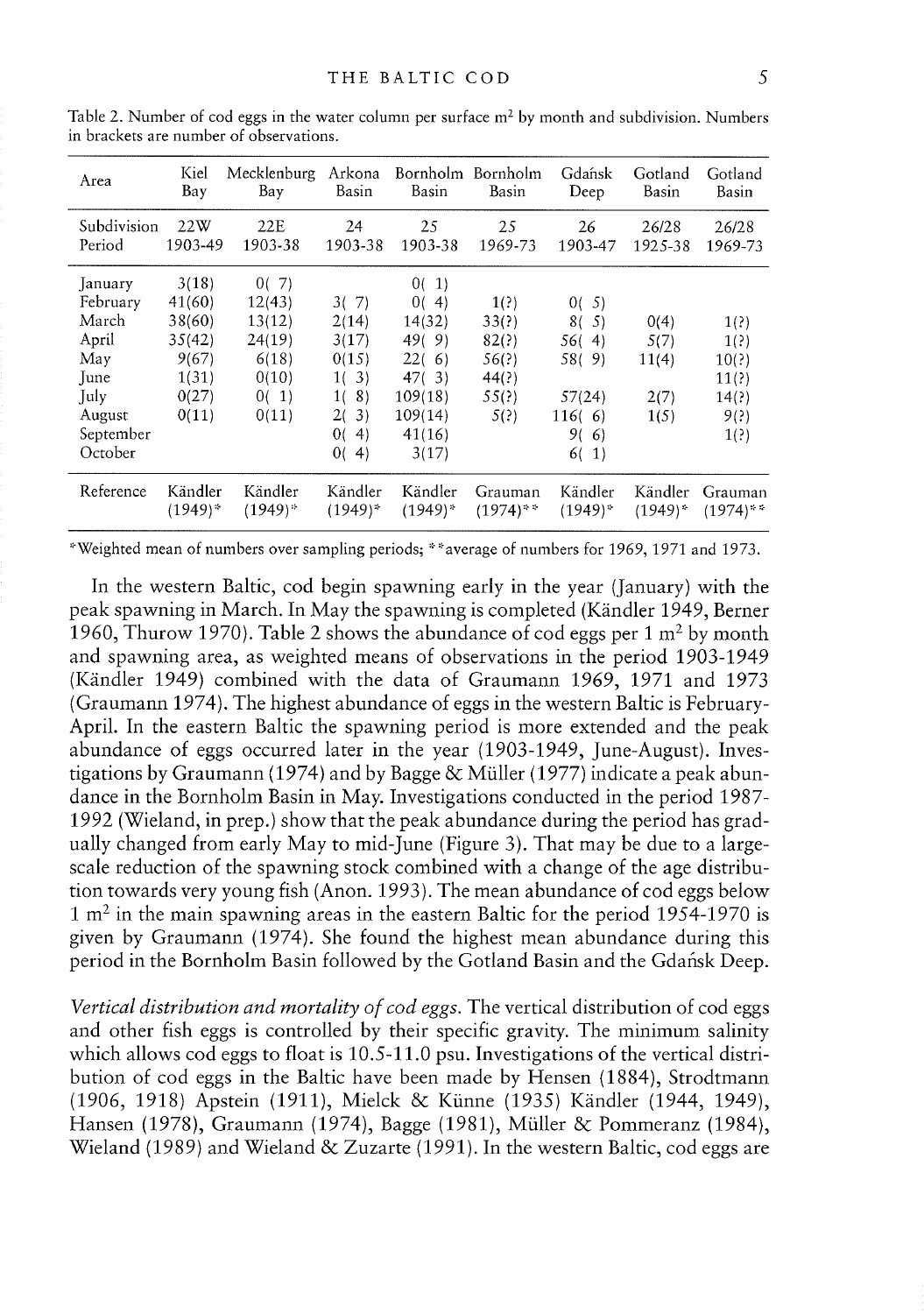

Figure 3. The daily egg produc tion of cod during the spawning period in the Bornholm Basin and the development stages 1987-1992 (Wieland, in prep.). Stage JA: early stage; stage IV: just before hatching.

found at depths below 20 m. In the Bornholm Basin this was below 55 <sup>m</sup> with <sup>a</sup> maximum abundance at 60-70 <sup>m</sup> (Müller & Pommeranz 1984, Wieland & Zuzarte 1991). In the Gdańsk Bay, the eggs are found below 80 m with a varying maximum abundance between 80-110 <sup>m</sup> while in the southern Gotland Deep maximum den sities are found between 90-130 <sup>m</sup> (Graumann 1970). The depth of the peak abun dance varies between month and years due to variations in the pycnocline depth (Hansen 1978, Wieland 1989).

The mortality of cod eggs has been estimated by <sup>a</sup> number of techniques. Grau mann (1974) simply counted the proportion of live and dead eggs in her samples. She found <sup>a</sup> mean survival for the period 1954-70 of 8.9% in the Bornholm Basin decreasing to 7.2% in the Gdafisk Deep and 6.5%, 4.8%, and 0.8% in the southern, central and northern Gotland Basin, respectively. Müller & Bagge (1977) and Bagge & Müller (1978) found an instantaneous mortality of 0.28-0.44 (per day) corre sponding to 24.4%-35.6% (per day) or <sup>a</sup> total mortality (12 days) of 96.5%-99.5% estimated by repeated sampling from <sup>a</sup> batch of eggs. Wieland (1988) used <sup>a</sup> similar technique. He found an instantaneous daily mortality of 0.314 and 0.322 corre sponding to 27.0 and 27.5% or total mortality (12 days) of 97.7 and 97.9%. He later estimated the number of eggs produced from February-October 1987-1991 and the fraction surviving (Table 3; Wieland, in prep.).

The mortality of cod eggs is caused by several factors. Salinity combined with the oxygen content, both of which are determined by the frequency of major inflows,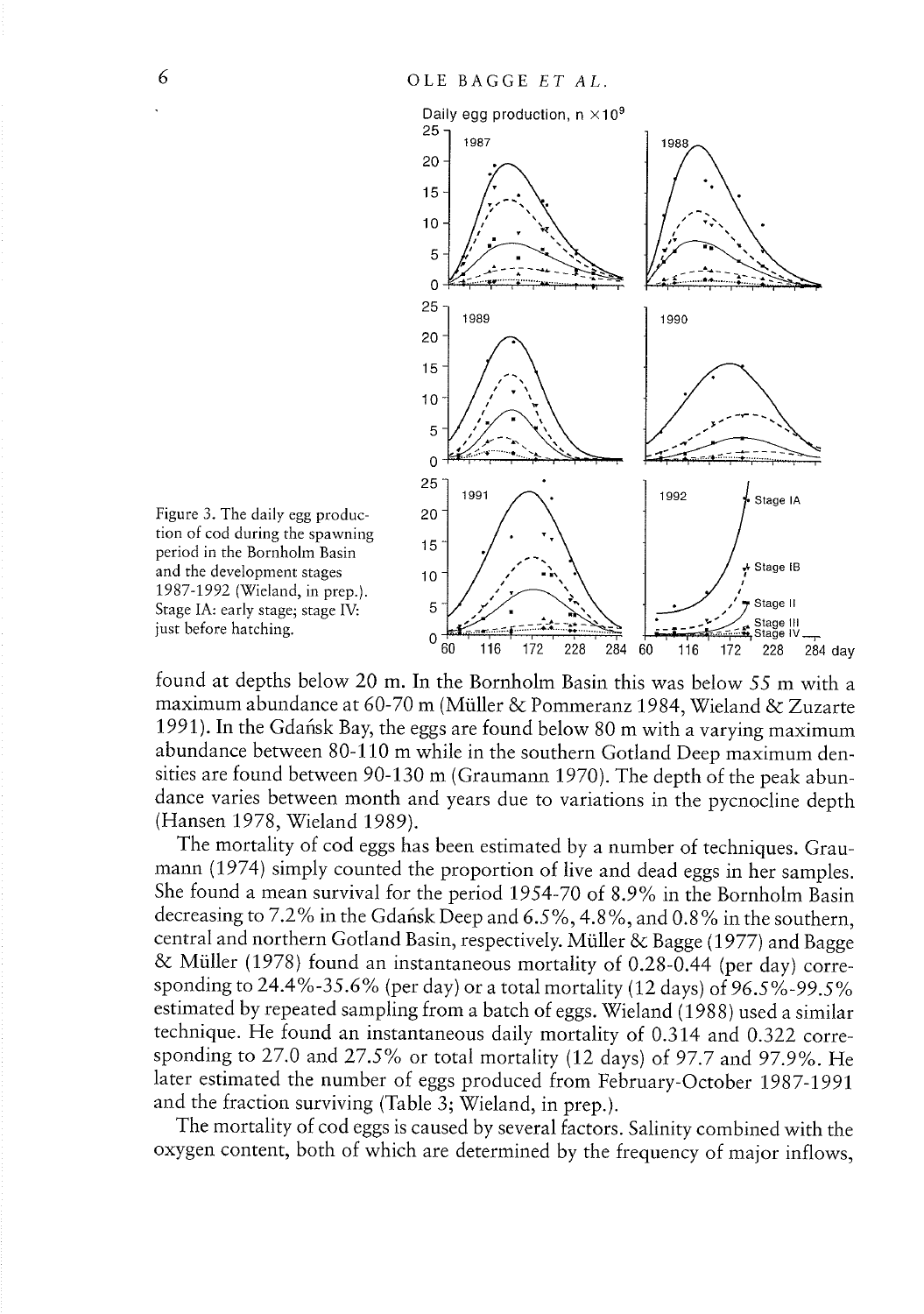| Year:                                                    | 1987   | 1988   | 1989   | 1990   | 1991   |  |
|----------------------------------------------------------|--------|--------|--------|--------|--------|--|
| No. of eggs produced (February-October) $\times 10^{12}$ | 4.44   | 3.65   | 3.30.  | 2.96   | 3.70   |  |
| No. of eggs survived until hatching $\times 10^{12}$     | 0.0588 | 0.0461 | 0.0626 | 0.0356 | 0.0874 |  |
| Percentage of eggs surviving until hatching              | 1.32   | 1.26   | 1.90   | 1.20   | 2.36   |  |

Table 3. Number of cod eggs produced and number surviving until hatching in the Bornholm Basin 1987-1991. Wieland (1994).

have been considered the most important. The minimum oxygen content for suc cessful egg development is 2.3 ml $\cdot$ l<sup>-1</sup> (Wieland & Zuzarte 1991).

God larvae. God larvae are found in the same areas as the eggs, both above and below the pycnocline. Kändler (1944) found larvae of cod in 1937 and 1938 in the Bornholm Basin, the Gdafisk Deep and the Gotland Basin, but he also found larvae in more shallow water (30-40 m) in the southern Bornholm Basin. Waller (unpubl.) cited in Waller *et al.* (1993) observed an active upwards vertical migration of yolk sack larvae to the photic zone at an average speed of 4.0 mm  $\cdot$  s<sup>-1</sup> regardless of the ambient salinity. This vertical migration is assumed to be a feeding migration to the surface. Zuzarte (pers. comm.) found that small larvae caught below the pycnocline had not fed and thus are likely not to survive. The post-larvae may remain in the pelagic phase until May-June the following year and then as bottom stage in shal low water of less than 60 m depth until they are about two years old.

#### Maturity

Trawl survey data for the period 1926-3 <sup>8</sup> were used by Kändler (1944) to describe the maturity stages, length and age distribution of the spawning cod in the Bornholm Basin, the Gdaisk Deep and the southern Gotland Basin. He found that maturity in the Bornholm Basin may start at a length of 17 cm for males and 22 cm for females. In the southern Gotland Basin very few small cod were caught (the lengths were not mentioned), all belonging to age group 2 and not mature. He also demonstrated that in the Bornholm Basin about 90% of males >30 cm and 80% of females >32 cm were going to spawn and further that the largest cod were spawning in March. That observation was also pointed out by Berner (1960) and indicated by Bagge & Steffensen (1991). They plotted the weight of gonads relative to body weight against months. This age-dependent spawning time may partly explain of the mechanisms of the extended spawning time of the Baltic cod. Maturity-at-age  $(1977-85)$  is given by Weber  $(1989)$ for subdivisions 25 and 26 together, based on German survey data submitted to the Working Group on Demersal Stocks in the Baltic. For the western stock, subdivisions 22 and 24, the maturity is given in Anon. (1986). Both data sets are shown in Table 4.

|                                  |                 | Percentage cod mature at age, year |  |          |           |  |          |            |     |  |  |  |
|----------------------------------|-----------------|------------------------------------|--|----------|-----------|--|----------|------------|-----|--|--|--|
| Area                             | Subdivision     |                                    |  |          |           |  |          |            |     |  |  |  |
| Western Baltic<br>Eastern Baltic | 22, 24<br>25.26 |                                    |  | 16<br>69 | 72.<br>91 |  | 91<br>99 | 100<br>100 | 100 |  |  |  |

Table 4. Maturity-at-age of cod in the western and the eastern Baltic, respectively. (Weber 1989).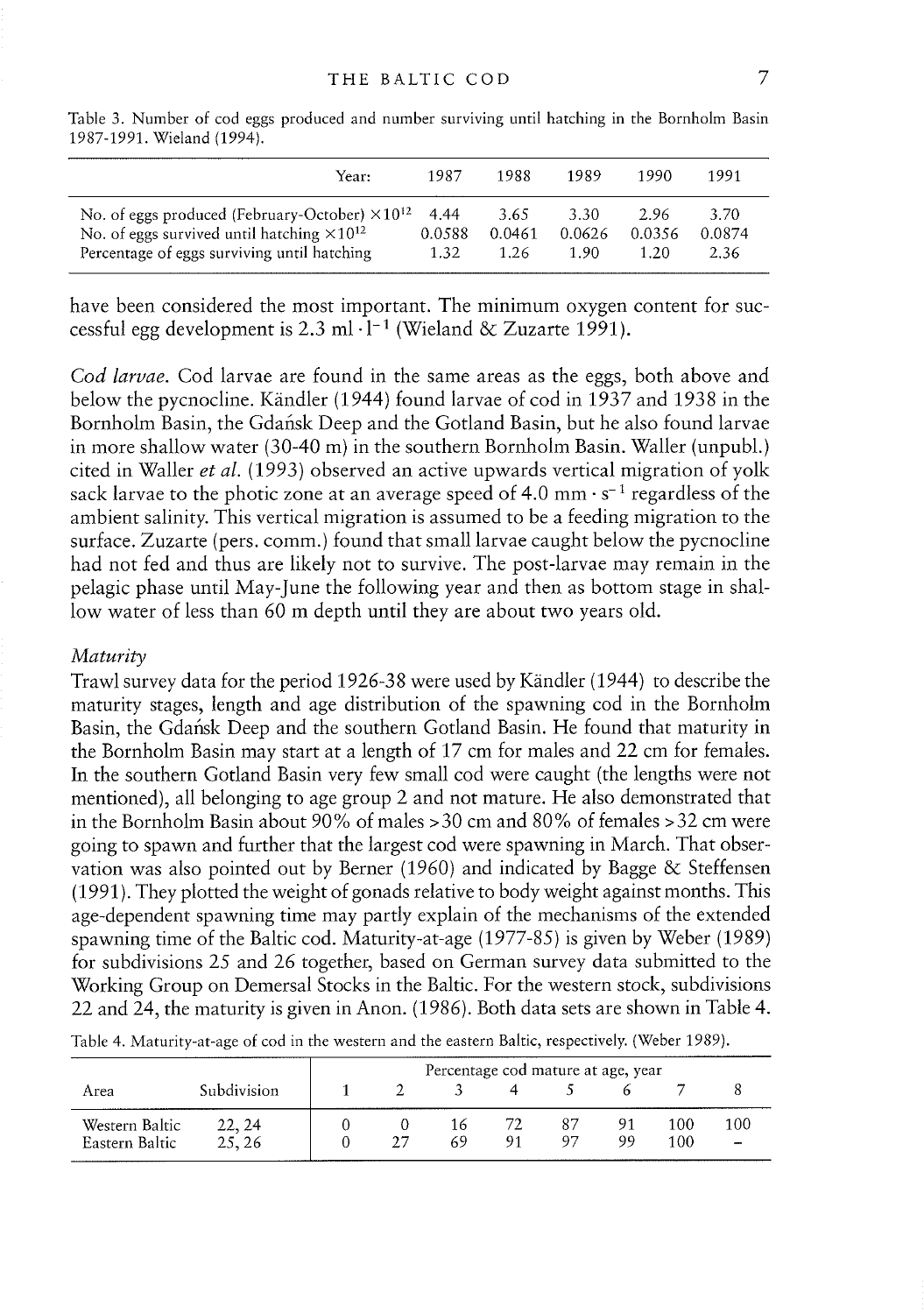#### Fecundity

Publications dealing with fecundity of cod in the Baltic area are very scarce, Strzy zewska (1962), Botros (1959, 1962), Schopka (1971), and Kosior & Strzyzewska (1979).

Botros (1962) compared the fecundity of 71 cod in the length interval 40-90 cm from the Kiel Bay with the fecundity of 49 specimens 61-100 cm long from the Norwegian coast off Bergen. Regressions of number of eggs versus length and of number of eggs versus weight did not yield any statistically significant differences. He then compared the length groups 60-69.9 cm from the two localities as the mean length and the mean weight were almost identical. Egg number was 2093 He then compared the length groups 60-69.9 cm from the two localities as the mean length and the mean weight were almost identical. Egg number was 2093  $\times 10^3$  and 1975  $\times 10^3$  for cod from the Kiel Bay and off Bergen indicating a similar fecundity. Kosior & Strzyzewska (1979) compared the resuits of Botros with countings on cod from the Gdańsk Bay including the specimens dealt with by Strzyzewska (1962), in total 116 specimens (32-87 cm). They found a higher fecundity for cod from the Gdansk Bay but only for specimens less than 60 cm, possibly due to a very small number of specimens larger than 60 cm. No statistical tests have been made and the authors do not refer to Schopka (1971), who compared the fecundity of cod from the Kiel Bay, the Arkona Basin, the Bornholm Basin, the Gdańsk Bay, the North Sea and Iceland. The number of specimens according to area was  $9, 12, 35, 28, 23$  and  $53$ , respectively. Schopka (1971) found a significant difference between the fecundity in the Kiel Bay and the other three Baltic areas, but not within those. He pooled all the Baltic areas for comparisons with the North Sea and Iceland. As significant differences between regression coefficients were not found, a mean value of the regression coefficients (b) was calculated and used in the expression  $F = q \cdot L^b$  yielding an almost 100 % (b) was calculated and used in the expression<br>higher fecundity in Baltic cod,<br> $F = 1.94 \cdot L^{3.1862}$  North Sea, Iceland,<br> $F = 3.87 \cdot L^{3.1862}$  The Baltic

| guer recuntity in Danie cod, |                     |
|------------------------------|---------------------|
| $F = 1.94 \cdot L^{3.1862}$  | North Sea, Iceland, |
| $F = 3.87 \cdot L^{3.1862}$  | The Baltic.         |

The counting technique used by the authors mentioned was quite different, Kosior & Strzyzewska (1979) counted sub-samples from gonads kept in formalin, whiie Schopka (1971) treated the gonads with Gilson's fluid and used a counting machine. Despite this the two sets of resuits agree.

## Growth

Thurow (1974) summarized ali investigations on growth of Baltic cod published 1923-1971. He pointed out that only one report, Draganik & Netzel (1966) was published on the estimation of von Bertalanffy growth parameters. He further<br>demonstrated that plotting  $L_{t+1}$  against  $L_t$ , using data from the published reports, yielded straight lines being nearly parallel to the bisector through the origin, mdi cating an almost constant growth. He suggested that most of the values were not realistic. The reason for that could be biased sampling methods especially with respect to the youngest age groups due to different sampling periods and gear.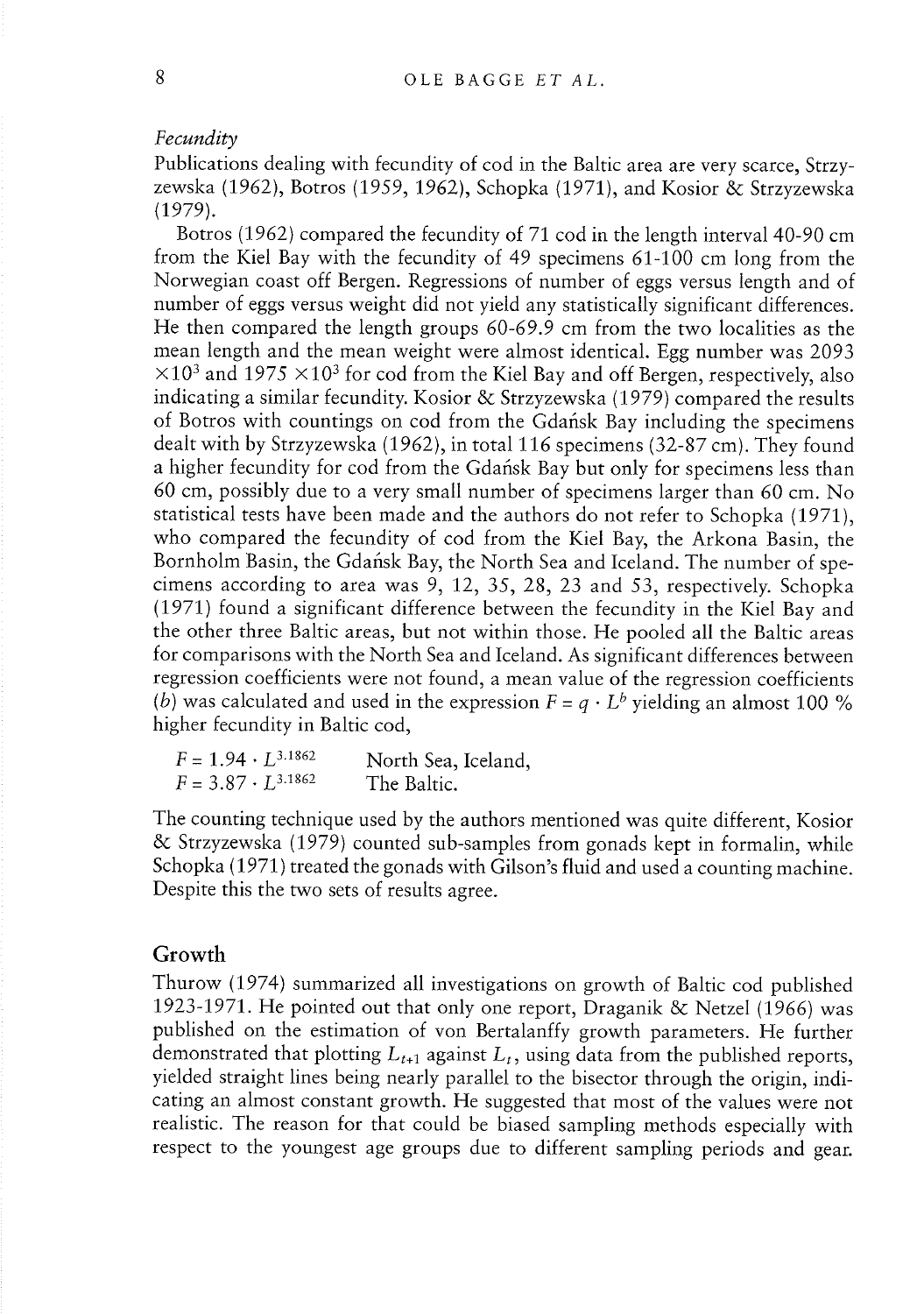Another source of bias, and possibly the more important which was not mentioned by Thurow, is errors in age readings.

In contrast to the western cod stock the reading of the majority of otoliths from cod more than three years old in subdivisions 25-32 is difficult. This may be due to a low degree of contrast between the seasonal growth zones, possibly because part of the cod are staying below the pycnocline most of the year where temperature is stable. Further, the opaque growth zone is developed late in the year (Kåndler 1944), (Berner 1968), because the most intensive feeding in that area is October and November, (Baranova & Uzars 1986), (Baranova 1992). In addition, the spawning period is very extended (Steffensen 1980), which may hamper definition of the cen tral growth zone.

After 1971 work on growth has been more comprehensive. Lablaika et al. (1975), Kosior (1976), Sjöblom et al. (1980), Berner & Borrmann (1985) and Steffensen & Bagge (1983) have estimated the von Bertalanffy parameter from mean length-at-age data and Sjöblom et al. (1980) from tagging data. Again the results are not convincing, possibly still due to age reading problems. The results are shown in Table 5, from which it is indicated that the value of  $L_{\infty}$  is much depending on the number of age groups included. The resuits from marked samplings seems also to differ, possibly because the younger age groups are not fully recruited. Published data on mean length-at-age (2-7) sampled from research ships in subdivisions 25 and 26, (Lablaika et al. 1975, Kosior 1976, Berner & Borrmann 1980, Steffensen

| Subdivision: 22                        |   |                                    |         |   | 23                   |   | 24           |                       |              | 25                     |               |       | 26                      |                   |   | 29                         |                                    | Ref. Age             |                              |
|----------------------------------------|---|------------------------------------|---------|---|----------------------|---|--------------|-----------------------|--------------|------------------------|---------------|-------|-------------------------|-------------------|---|----------------------------|------------------------------------|----------------------|------------------------------|
|                                        | K | $L_{\infty}$                       | $t_{0}$ | Κ | $L_{\infty}$ $t_0$   | Κ | $L_{\infty}$ | $t_0$                 | Κ            | $L_{\infty}$           | $-t_0$        | К     | $L_{\infty}$            | $t_{\rm 0}$       | K | $L_{\infty}$               | $t_0$                              |                      |                              |
| 1960-74<br>1960-74 fm.<br>1975<br>1975 |   |                                    |         |   |                      |   |              |                       |              | 0.125 119.6 0.33       |               | 0.142 | $0.111$ $120.0 - 0.020$ | $98.0 - 0.024$    |   |                            |                                    | A<br>A<br>B          | $3-10$                       |
| 1965-76                                |   |                                    |         |   |                      |   |              |                       |              | $0.145$ $102.1 - 0.36$ |               |       |                         | 0.153 107.9 0.550 |   | 0.192 103.0<br>0.192 103.0 | $\sim$<br>$\overline{\phantom{a}}$ | B<br>C<br>D,<br>D    | $3-10$<br>$3 - 7$<br>$3 - 7$ |
| 1963-82                                |   | 0.21 115.4 0.52                    |         |   |                      |   |              | $0.10$ 142.50 $-0.58$ |              |                        |               |       |                         |                   |   |                            |                                    | E<br>F               | $1-13$                       |
| 1963-82<br>1972-82                     |   | 0.18 122.1 0.19<br>0.22 112.6 0.49 |         |   |                      |   |              |                       |              |                        |               |       |                         |                   |   |                            |                                    | F<br>F               | $2 - 9$<br>$3-9$             |
| 1972-82<br>1968-82<br>1958-62          |   | 0.21 114.7 0.36                    |         |   | $0.10$ 139.0 $-0.47$ |   |              |                       |              | $0.11$ 120.6 $-0.63$   |               |       |                         |                   |   |                            |                                    | F<br>F*<br>F۰        | 2.9<br>$1-7$<br>$1 - 7$      |
| 1968-81<br>1968-82                     |   |                                    |         |   |                      |   |              |                       |              | $0.14$ $108.5 - 0.24$  |               |       |                         |                   |   |                            |                                    | $F^*$<br>$F^*$       | $1-7$<br>$1 - 7$             |
| 1968-82<br>1968-82                     |   |                                    |         |   |                      |   |              |                       | 0.07<br>0.18 | $134.9 - 2.33$         | $85.9 - 0.42$ |       |                         |                   |   |                            |                                    | $F^{**}$<br>$F^{**}$ | $3-9$<br>$2 - 7$             |

Table 5. Von Bertalanffy growth parameters of Baltic cod by subdivisions as published by various authors.

Key to references. A: Lablaika et al. 1975; B: Kosior 1976; C: Berner & Borrmann 1980;

D: Sjöblom 1980, tagging; D\*: Sjöblom 1980; E: Berner et al. 1985; F: Bagge & Steffensen 1983;

F\*: Bagge & Steffensen 1983 RV; F\*\*: Bagge & Steffensen 1983 marked.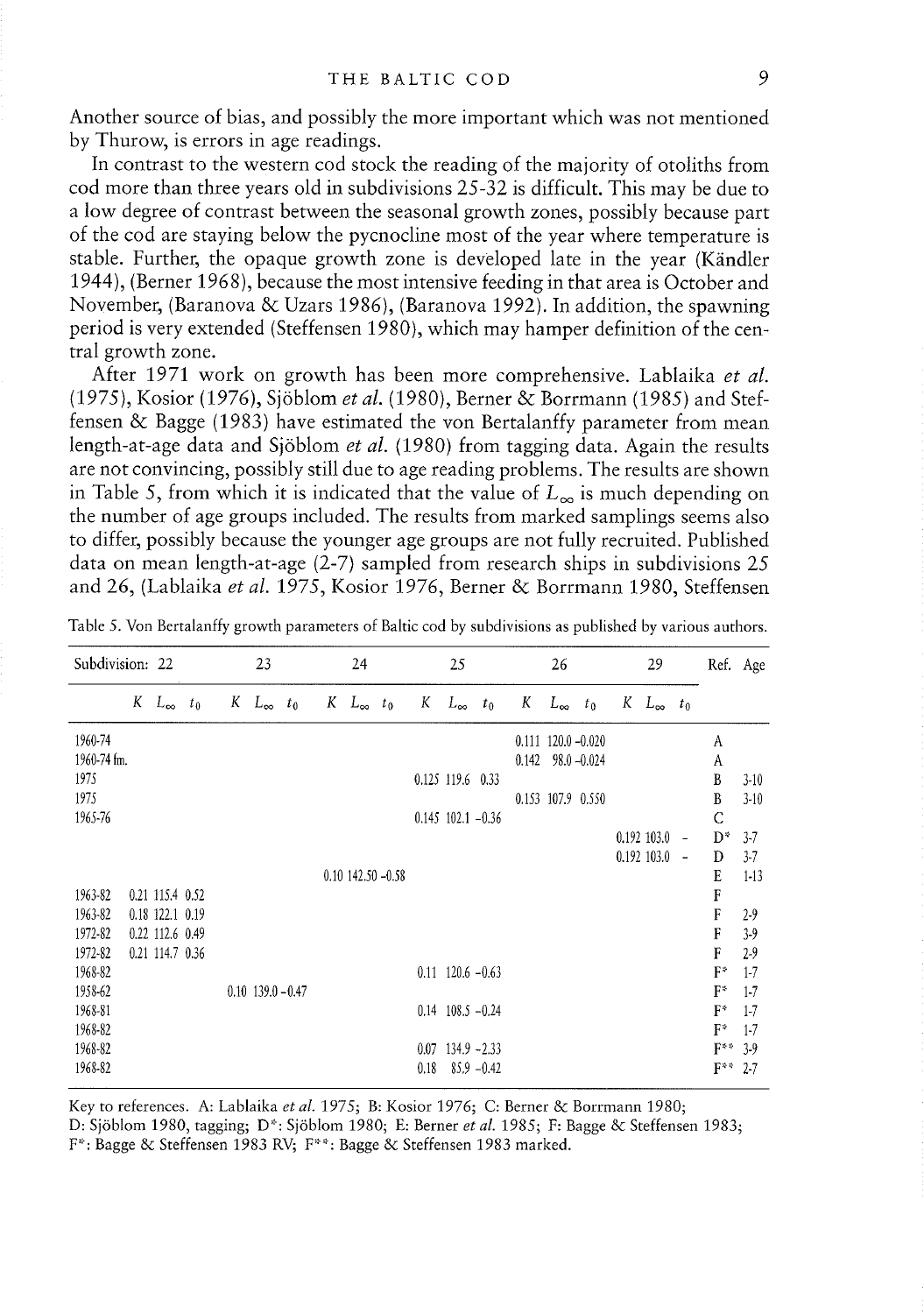

age of cod in subdivisions

& Bagge 1983), are pooled as simple means and shown in Figure 4 together with similar plots from subdivision 24 (Arkona Basin) and subdivision 22 (Belt Sea), Berner & Sager (1985) and Steffensen & Bagge (1983). In contrast to subdivision 22, the differences between the mean length of successive age groups in the eastern subdivisions and in subdivision 24 are almost constant and thus do not fit the von Bertalanffy growth model. That is possibly caused by biased age readings also in subdivision 24 being a border area between stocks. There appears to be a difference in growth between the three areas.

The problems of age readings of cod have been considered by The International Council for the Exploration of the Sea (Anon. 1973, 1989, Lassen 1985). In 1973 differences of approximately 1.5 years was found, and in 1985 the differences av eraged 0.5 year. In 1989 good agreement was found for young cod but not for older cod from the Åland Sea, but the results are not specified. A combination of mean weight-at-age data (age 2-7) from six Baltic countries, 1977-88 (Thurow 1994, unpubl.) indicated differences between the lowest and highest estimate per age group of some 80%. No lasting, methodological improvements have been achieved and this is unlikely to occur until the subjectivity in age readings is eliminated.

Berner et al. (1984) and Berner & Sager (1984 and 1985) have fitted published length- and weight-at-age data from different parts of the Baltic to other growth models which are forced through the origin (Richards (1959) (length-at-age data) and Janoschek (1957) (weight-at-age data). As the same data referred to in Figure 3 have been used more reliable results could not be expected.

## Food and feeding

The species composition of food consumed by cod in the central Baltic has been studied by Uzars (1975, 1976, 1985 and 1993), subdivisions 25 and 28; Załachowski et al. (1976), Załachowski (1977 and 1985), subdivisions 25 and 26; Bagge (1981) and Bagge & Bay (1987), subdivision 25; and Axell (1982) subdivi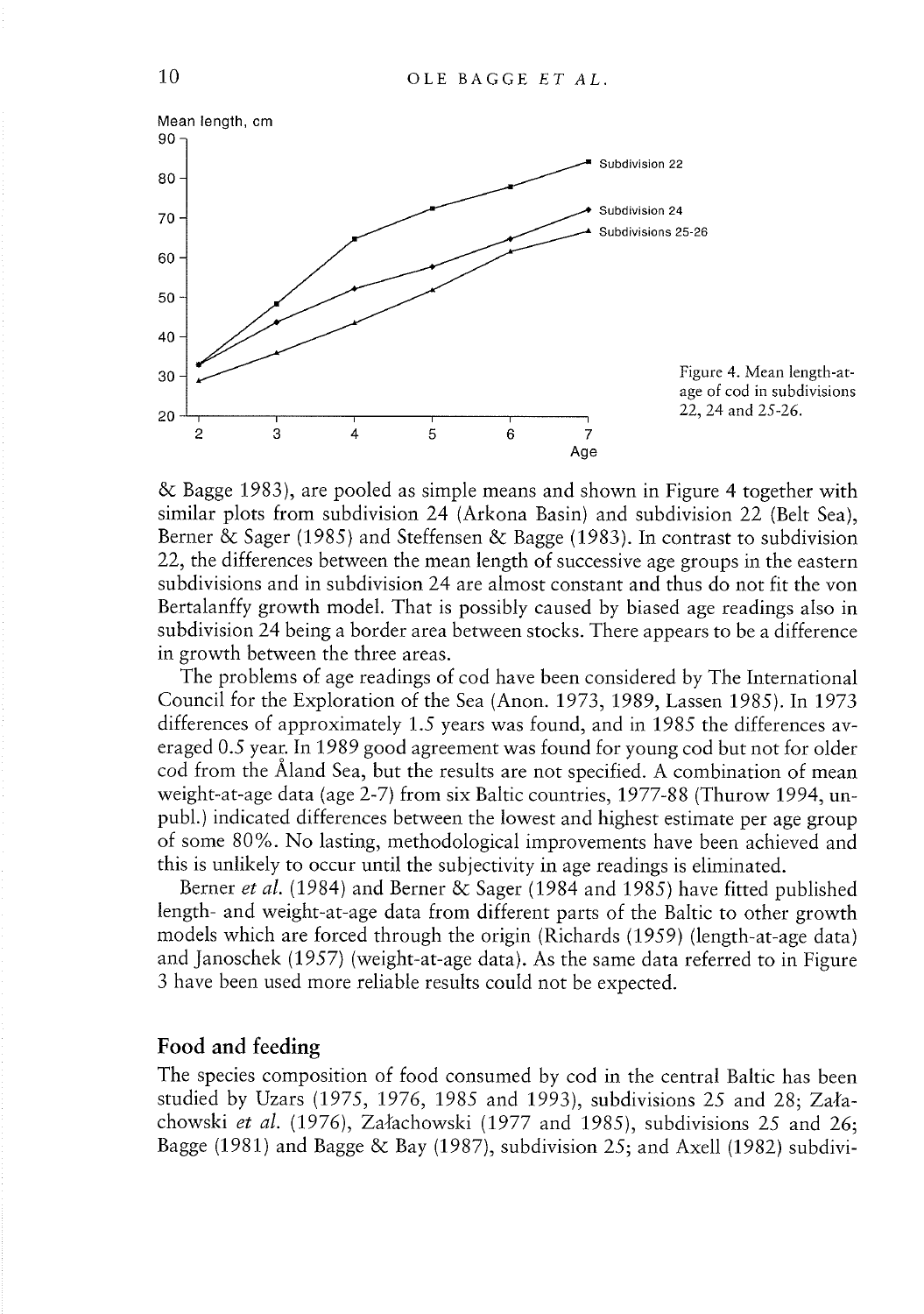sion 29. In the western Baltic the contributions in this field are given by Arntz (1974, 1977 and 1978), Arntz & Weber (1980), Bagge (1966), Schultz (1988) and Weber & Damm (1991).

## The eastern Baltic

In subdivision 29, young cod (15-24 cm) feed mainly on invertebrates such as Mysis<br>sp., Pontoporeia sp. and Antinoella sarsi. In the group 25-34 cm, Mysis is still most important together with Saduria entomon and small herring and sprat. Cod (>35 cm) prefer herring and sprat in almost identical amounts, but also Saduria entomon is important.

In subdivision 28, the same spectrum of food animals is preferred, but Saduria entomon is as important as herring and sprat together. The share of sprat is dependent of the size of the stock of sprat and of the hydrographical conditions as the spawn ing area of cod and sprat is extended further to the north when the oxygen conditions are favourable. In ali the subdivisions it is common that if the bottom water is stag nated, cod has to feed in the water column or in shallow water which may influence the ratio between fish and invertebrates (Saduria and Antinoella) in its diet.

In subdivision 26, sprat is more important as food than herring, possibly because sprat remain in the food spectrum of cod during its whoie life span while herring more than two years old are too large to eat. Since the late 1980s the importance of *Saduria entomon* has been reduced by a factor of 2 due to the lasting water stagnation. Instead the share of the polychaete Antinoella sarsi has increased, and a change to other benthic food invertebrates like Crangon sp., Gammarus locusta as well as fishes, Pomatoschistus sp., Osmerus eperlanus, Ammodytes tobianus and even Zoarces viviparus has occurred. Freshwater animals were also found in the stomachs (Uzars 1993).

In subdivision 25, in common with the other subdivisions, the crustaceans Mysis sp. and Pontoporeia sp., together with the polychaete Antinoella sarsi, dominate the food in  $\cot$  <20 cm. The length group 21-30 cm cod take herring and sprat as the most important food items as also shown in the larger length groups. The propor tion of herring and sprat taken depends on the stock size of the two species and of the dominating length group of herring. Saduria entomon is less important than in the other subdivisions. Cod is eaten in varying amounts and the predation on juvenile age groups seems to be important (Jensen & Sparholt 1992). Jensen & Sparhoit estimated mortalities (M2) ranging from 0.2-1.0 for age 0 and 0.1-0.6 for age 1. As the cod used for stomach investigations in most cases are taken in small-meshed bot tom trawl from research vesseis, part of the cod may have been eaten in the trawi, and thus overestimated as prey.

The predation by cod on herring and sprat has a varying effect on the stocks of these species, depending on the stock size of cod. Several attempts to estimate the total annual amount eaten of herring, sprat and other food have been made in the past. A review is given by Bagge (1989). The food of cod was found to be a widely varying part of the biomasses of herring and sprat. This was due partly to different assumptions about daily rations and partly due to the inadequacy of the estimations of biomasses of the predator and prey stocks.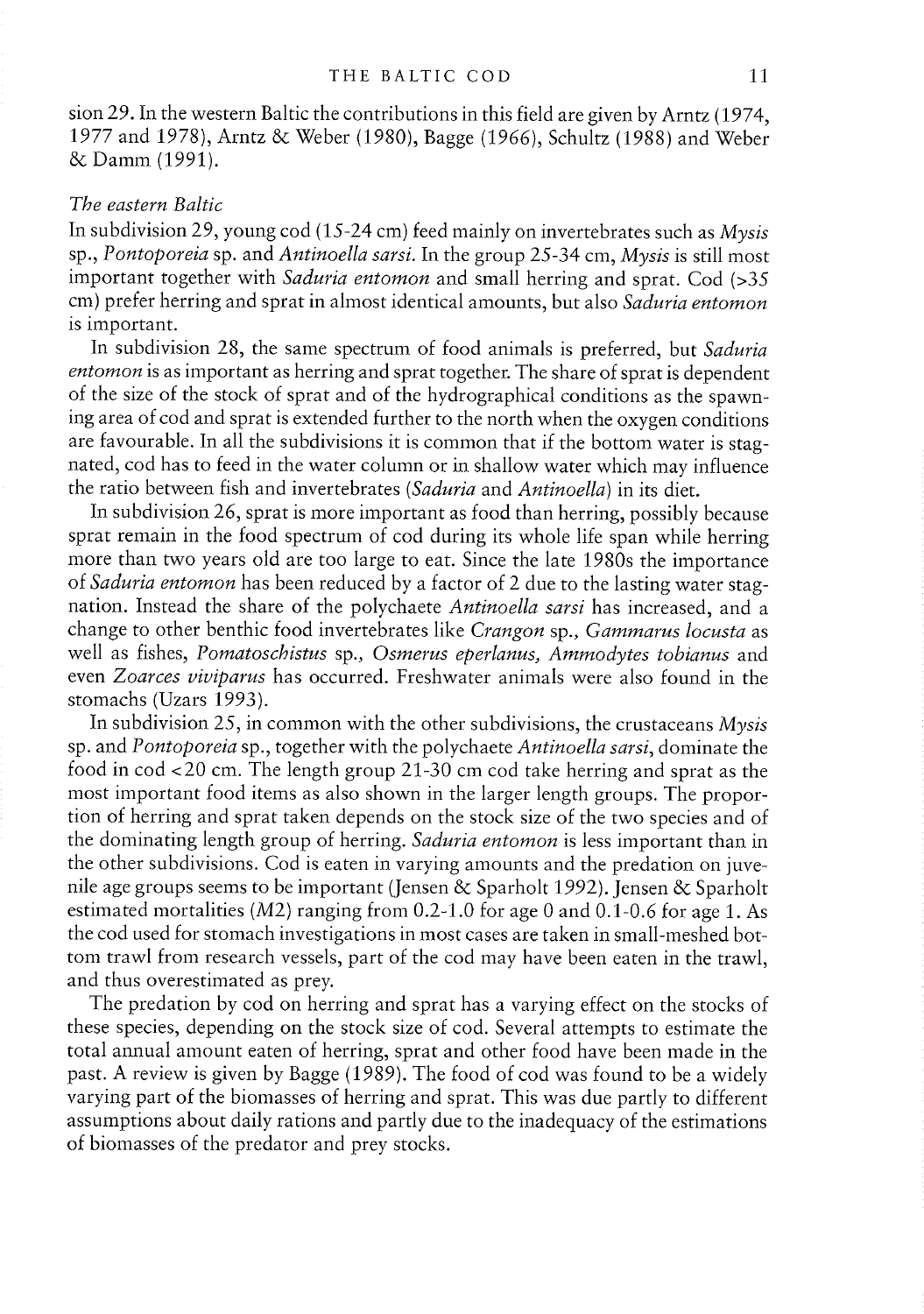An ICES Baltic Multispecies Assessment Working Group met for the first time in 1986 (Anon. 1987a). Cod stomach data from 1977 and onwards were used to run a multispecies VPA model with cod as predator on herring, sprat and other food as prey. An important result was the estimate of the predation mortality M2 on herring and sprat which appeared to be much higher than assumed hitherto in single-species VPA. The annual predation mortalities-at-age on herring and sprat as a mean for the period 1978-1992 (Anon. 1994) are shown in Table 6.

Table 6. Predation mortality (M2) on herring and sprat in subdivisions 25-29. Anon. (1994).

|               | Sub-                                                      |          |             |                      |                |                | Age          |              |              |      |      |
|---------------|-----------------------------------------------------------|----------|-------------|----------------------|----------------|----------------|--------------|--------------|--------------|------|------|
|               | division                                                  | $\sim$ 0 | $1 \quad 2$ |                      | $\overline{3}$ | $\overline{4}$ |              |              |              |      |      |
|               | Herring $25-27$   0.20 0.57 0.15 0.09<br>$Sprat \t 25-27$ | 0.22     | $0.74$ 0.54 |                      | 0.44           | 0.07<br>0.39   | 0.07<br>0.49 | 0.05<br>0.42 | 0.05<br>0.44 | 0.04 | 0.03 |
| Herring 28-29 |                                                           | 0.20     |             | $0.56$ $0.21$ $0.25$ |                | 0.20           | 0.20         | 0.17         | 0.18         | 0.16 | 0.12 |

The table illustrates that the highest mortalities are on the younger age groups. The corresponding amount of herring and sprat eaten by cod in the eastern Baltic is shown in Figure 5 (Thurow 1993). Since 1989, the sampling of cod stomachs have



Figure 5. The amount of herring and sprat eaten by cod in subdivisions 22 and 24, and subdivisions 25-32. Clupeoid catch and biomass as well as cod biomass is also shown Cod biomass is also shown<br>(Thurow 1993).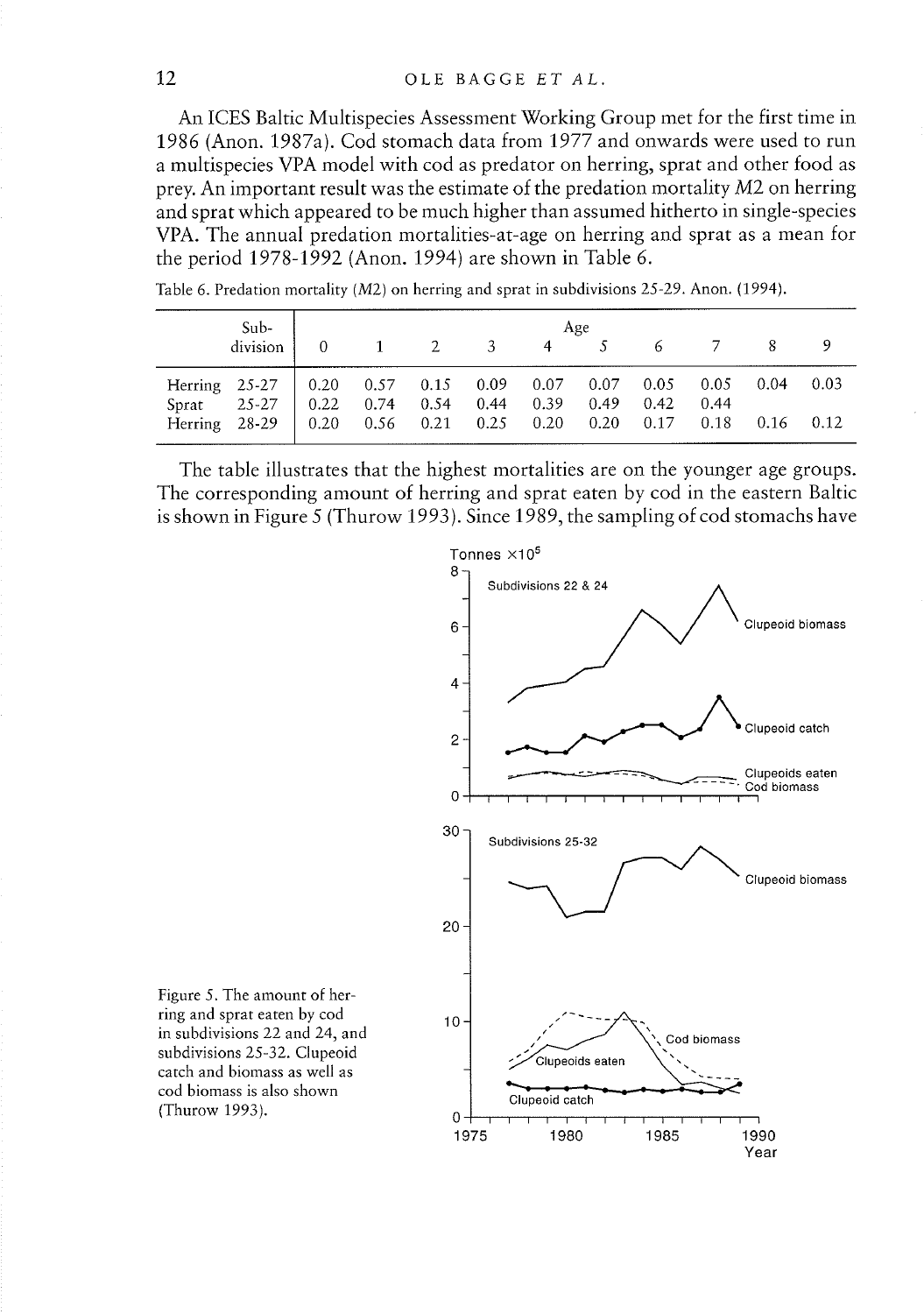been standardized and an international data base has been established (Anon. 1989). At <sup>1</sup> January 1993, 43 544 cod stomachs from the Central Baltic have been inciuded in the database.

A review on the compilation of cod stomach data for the Central Baltic MSVPA is given by Sparholt (1993).

## The western Baltic

Compared to the eastern Baltic, the proportion of herring in the food of cod in sub divisions 22 and 24 is less than sprat, possibly because mature and maturing herring migrate to the Kattegat and Skagerrak for part of the year (Sparholt et al. 1992). In the 1960s ciupeids accounted for as little as 6.7% (Arntz 1977, 1978) and the in vertebrates, especially the bivalve *Arctica islandica*, were the main prev items of even large cod (Bagge 1960, Arntz & Weber 1980). Due to several events of stag nation in the 1980s (Weigelt & Rumohr 1986, Kils et al. 1989) the importance of Arctica has been largely reduced and the clupeids' contribution to the diet has in creased to 24-40% (Weber & Damm 1991). From 1978 to 1989 about 13000 cod stomachs have been sampled in order to run a multispecies VPA. The resuits of the last run in which the predation on invertebrates was kept constant, confirm the rela tively low predation on herring, even though it is considered underestimated as a consequence of the migration (Anon. 1994). The mean estimated predation mortal ity-at-age (M2) 1978-1989 on herring and sprat is shown in Table 7. The corre sponding amount of herring and sprat eaten in the western Baltic is shown in Figure 5 (Thurow 1993).

|                  | Age          |              |              |                      |              |              |              |      |      |  |  |  |  |
|------------------|--------------|--------------|--------------|----------------------|--------------|--------------|--------------|------|------|--|--|--|--|
|                  |              |              |              | $\ddot{\phantom{1}}$ | 4            |              |              |      |      |  |  |  |  |
| Herring<br>Sprat | 0.08<br>0.13 | 0.21<br>0.30 | 0.06<br>0.23 | 0.02<br>0.13         | 0.01<br>0.10 | 0.01<br>0.22 | 0.01<br>0.12 | 0.01 | 0.01 |  |  |  |  |

Table 7. Predation mortality (M2) on herting and sprat. Subdivisions 22 and 24 (Anon. 1994).

## Methods of stock assessments

The essential information needed for this review is expected to be given in the re ports of the Working Group on Assessment of Demersal Stocks in the Baltic (WG ADSB) (Anon. 1972-93). However, working group reports are not written for the public; reference to methods, in particular, uses key words only known within the expert circie and gives little information on original publications. Also, the WG ADSB in its early report does not give ali resuits of caiculations. These features make a review of the information difficuit.

## Historical background

Attempts to assess Baltic fish stocks and fisheries were not successfui before the 1970s. In the early 1950s, the Baltic-Belt-Seas Committee of ICES continued to dis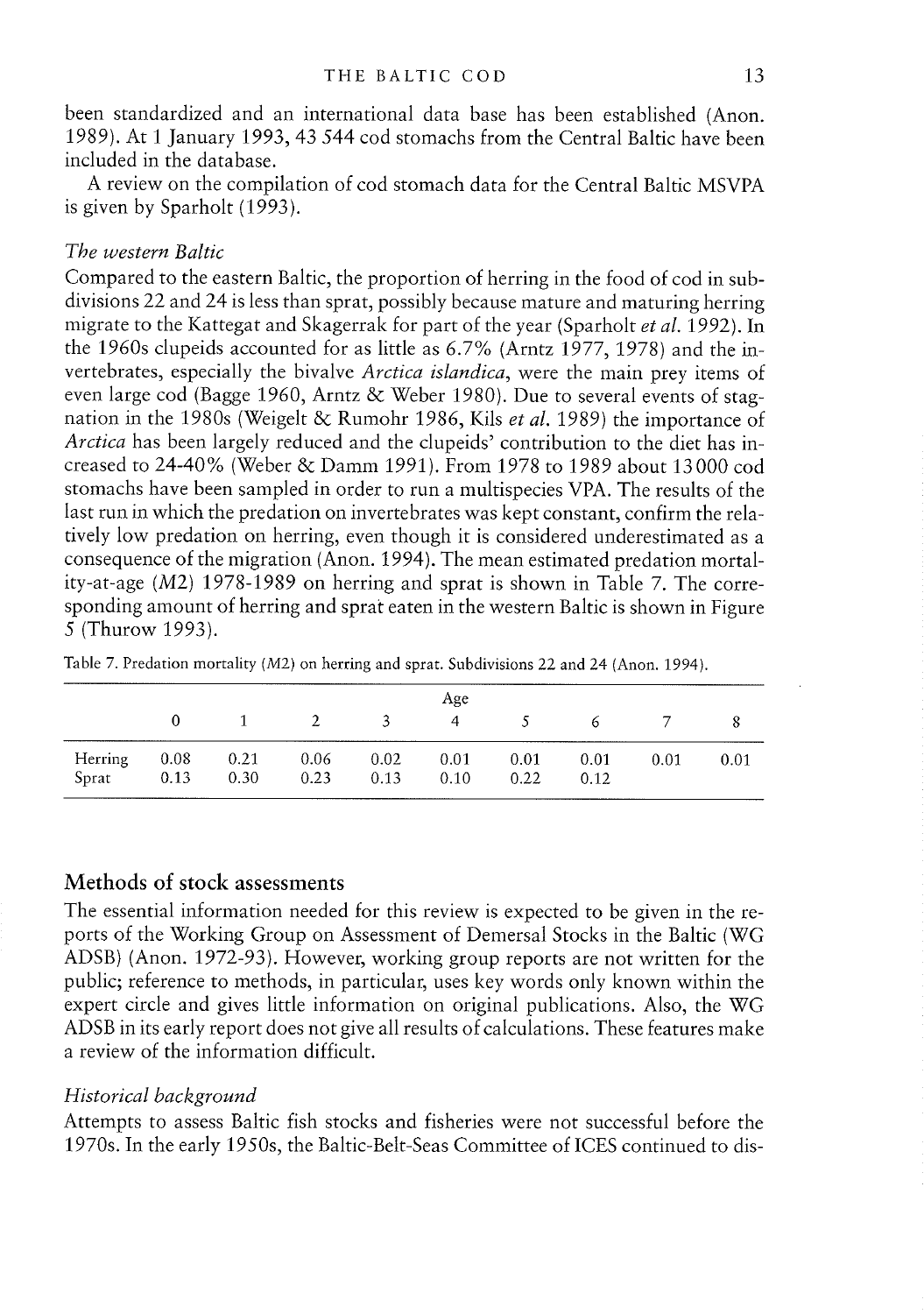cuss the matter of stock evaluation and recommended <sup>a</sup> Special Meeting on Im provement of Demersal Stock in the Baltic which was held in 1957. This produced valuable results which could later be used to discuss the state of stocks and fisheries (ICES 1959). Little information was relevant. In essence, total mortality was evalu ated from reduction of year-class strength from year to year (Dementjeva, Jensen, Rutkowicz, above report).

The ICES Baltic-Belt-Seas Committee existed until 1966. Thereafter, Baltic affairs were dealt with inside the Demersal Northern Committee. In 1968, this body established a Working Group for Assessment of Demersal Stocks in the Baltic (WG ADSB) which met in 1968, 1969, and 1970. Tt proposed and carried out tagging experiments on cod in order to define unit stocks and estimate mortality rates. Tt also discussed the possibilities for an analysis of the state of the cod stock. However, the knowledge on age composition, mortality rates, tagging tech niques, and catch statistics was found to be insufficient. A special meeting on these subjects was therefore recommended and agreed upon by the Council to be held in 1971 (ICES 1974).

Among other things it was agreed that data suitable for assessment were still scarce. The main problem appeared to be the inadequacy in age data which would prevent the use of age-structured models. Under these conditions tactics were to fol low two lines: firstly, to improve ageing techniques to enable year-class analysis, and secondly, to collect data for the application of yield function tables (Beverton & Holt 1966).

The Assessment Working Group, at its 1972 meeting in Gdynia, considered er rors arising from age determinations. Large disagreements in the interpretation of age readings were found and causes for the differences have been suggested but not clearly identified. Further comparative readings were made in Rostock 1975 and in Gdynia 1993. The latter showed extremely large differences between experts.

Catch predictions based on year-class analysis (not published) were first made by the Assessment Working Group during its 1973 and 1975 meetings. Predictions at the 1976 meeting were based on observed length distributions and estimated growth functions. Resuits were shown to be very sensitive to assumptions of the input growth parameters (Anon. 1986). The first use of an age-based year-class analysis (VPA, see below) was applied and documented at the 1978 meeting in Lysekil.

#### Methods of assessment

A new impetus was given to the assessment work by the founding of the Inter national Baltic Sea Fisheries Commission. Tt requested management advice from ICES.

By the time the WG ADSB had been established, the powerful technique of Virtual Population Analysis (VPA) had already been published (Gulland 1965). The technique pictures the past situation of considered year classes. Resuits of this back ward-in-time analysis converge towards more precise mortality estimates of the younger ages. With this background, a reliable catch prediction for the coming year, i.e. at least two years ahead of the last data year or five years ahead of the last reli able year, is not possible.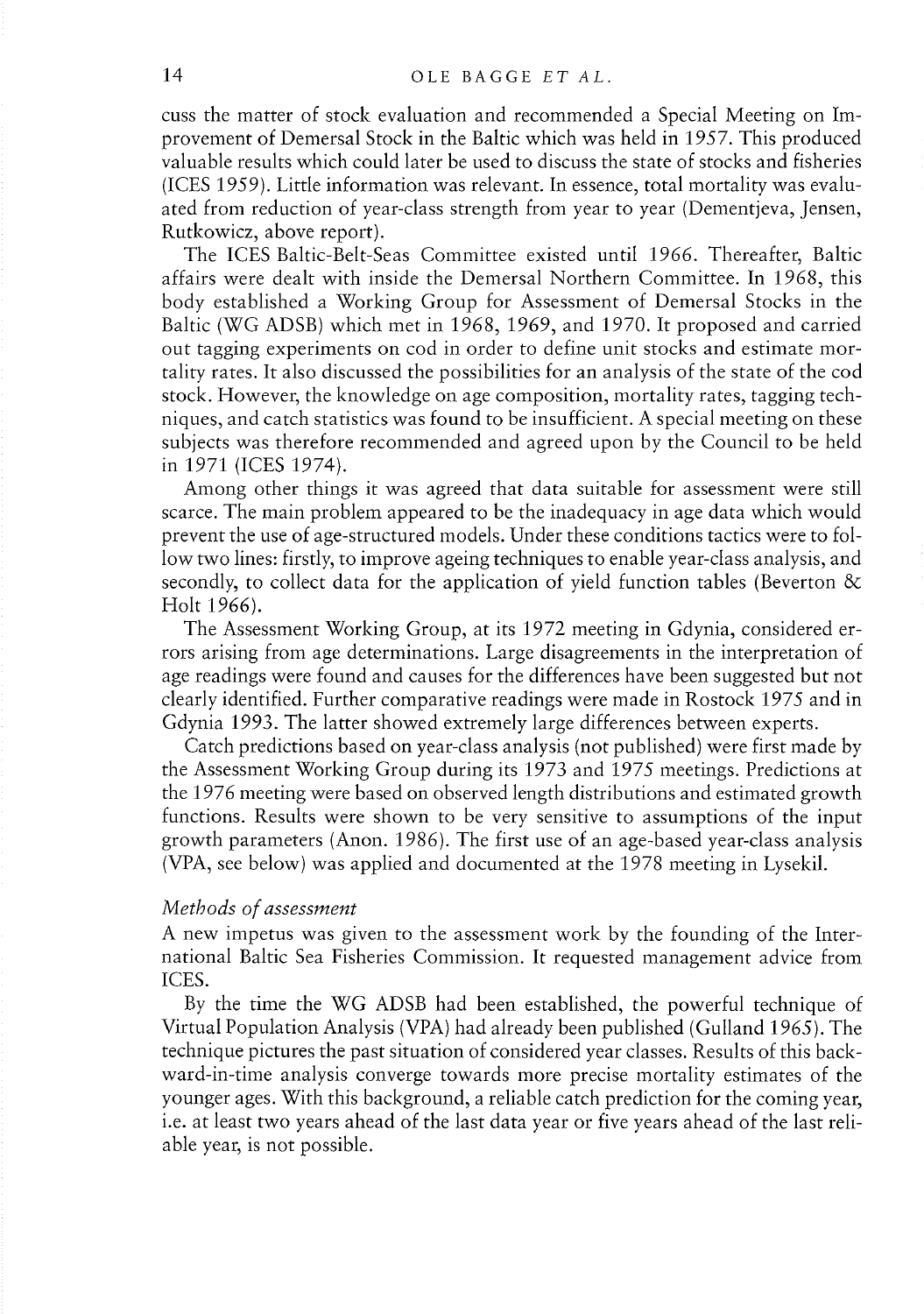The other possibility for assessing the state of the fishery was by use of yield func tion tabies (Beverton & Holt 1966) as appiied in 1974. This requires age interpre tations as well. Tt is also based on past situations and can give information on <sup>a</sup> steady-state situation alone. Therefore it did not remove difficuities in performing short-term catch predictions. In addition to catches in numbers by age and year, a Virtual Population Analysis requires assurned or known values of natural mortality  $(M)$  for all ages and vears considered. It further needs terminal fishing mortality  $(F)$ for the oldest ages in ali years and for ali ages in the last year. The actual situation is properly evaluated on the condition that the inputs are correct. Assessment meth ods considered here are therefore those which try to narrow down these inputs to actual values. Auxiliary data like effort or density are used for this calibration.

#### Natural mortality

The WG ADSB has dealt with the matter of natural mortality several times. The basis of its deliberations untii 1988 had been the finding of Thurow (1974). Using total mortality (Z), and considering it as a function of total yield, he estimated M <sup>=</sup> 0.4. This vaiue reiated to the period between 1920 and 1968. Cod was very iean then, and this was considered to be due to poor feeding conditions. Subsequentlv the quality of the fish appeared to have improved and the WG ADSB in 1974 de cided to use  $M = 0.3$ .

After this time the situation changed markedly. By 1979-83 the biomass of the cod stock had tripied, and yet there were no signs of lack of food for cod. The WG ADSB used severai data sets and methods to re-estimate natural mortality. They faiied or gave unjustified results (Anon.1986).

Two years later the matter was reconsidered (Anon. 1988). Grzebielec & Kosior (1987) had advocated  $M = 0.12$ -0.18 as found from the relations between Z and Polish effort. These data were not substantiated, though. The WG ADSB aiso dis cussed predation mortahty and decided to disregard it. No other estimations have been possible. Since the feeding conditions appeared to have been excellent, the pro cedure of the Baltic Multispecies Assessment Working Group was followed and M = 0.2 was used from 1988 and onwards.

## Quality of assessrnent

As stated above, the reliability of the evaluation of the state of stocks and fisheries is dependent on the quality of the terminal  $F$  values which are used as an input to the VPA. In the early years of assessment the WG ADSB considered static stocks and fisheries. Later, auxiliary data in addition to catch-at-age were collected and used to adjust the inputs to the actual conditions. The methods outlined above were ali used to improve this adaptation process. Tt appears that assessment would be come more accurate with the application of these new techniques.

Weber (1989) has made a retrospective analysis on this problem for the period 1974-86. He compared the first assessment with those made for the same calendar year several years later (firial). This is a quality analysis in a general sense only in that differences between the two series of estimations are shown. No evidence for the true situation is given. Since the estimates of the VPA converge after a few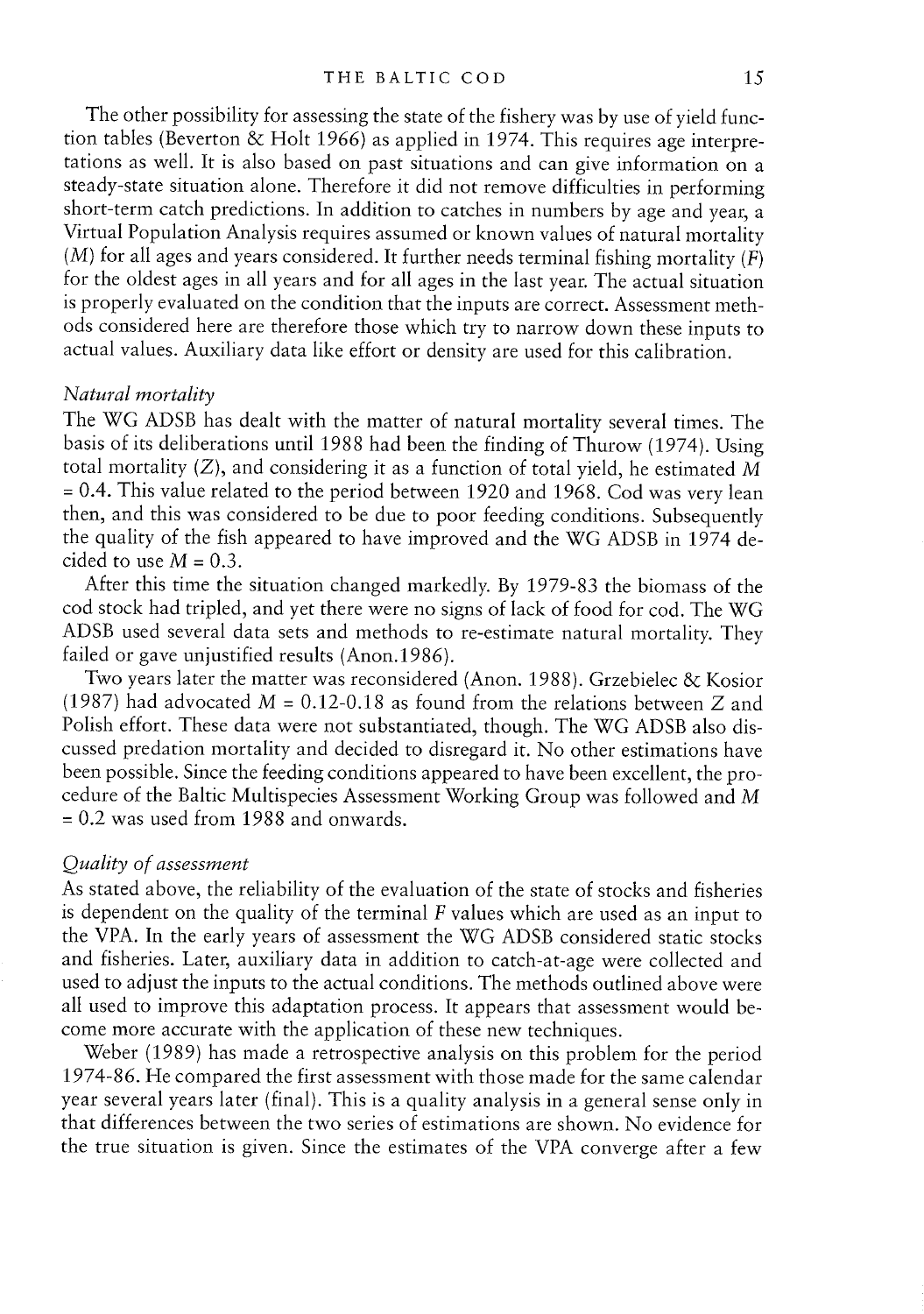

Figure 7. Average fishing mortal ity,  $F$ , of cod in subdivisions 25-  $0.2$ 32 for ages 4-7; comparison between the first and the final in 1987 (WG87); (Weber 1989). 0

years, it is very likely that the final assessment gives the best reflection of the true situation.

Figure 6 indicates that the estimates of recruits of age 1 in subdivisions  $25-32$  before 1981 were very inaccurate. The estimated average fishing mortalities of ex ploited ages for the same stock shown in Figure  $7$  also indicate large discrepancies between the initial and the final assessments (Weber 1989). With no data on effort and catch rates at hand, the inputs have simply been assumed. Among the values considered, the highest Fs and the lowest Rs were chosen so as to do no harm to the stocks.

At the time when Weber (1989) carried out his analyses, the methods outlined above have actually not been applied by the WG ADSB. The method of separable VPA has been used since 1984 to evaluate exploitations pattern. Full use of effort, and catch per unit of effort (CPUE), were made much later.

Figure 6. Recruitment, R, of cod at age <sup>1</sup> in subdivisions  $25-32$ ; comparison of the  $400$ first year's assessment with the final in 1987 (WG 87); (Weber 1989).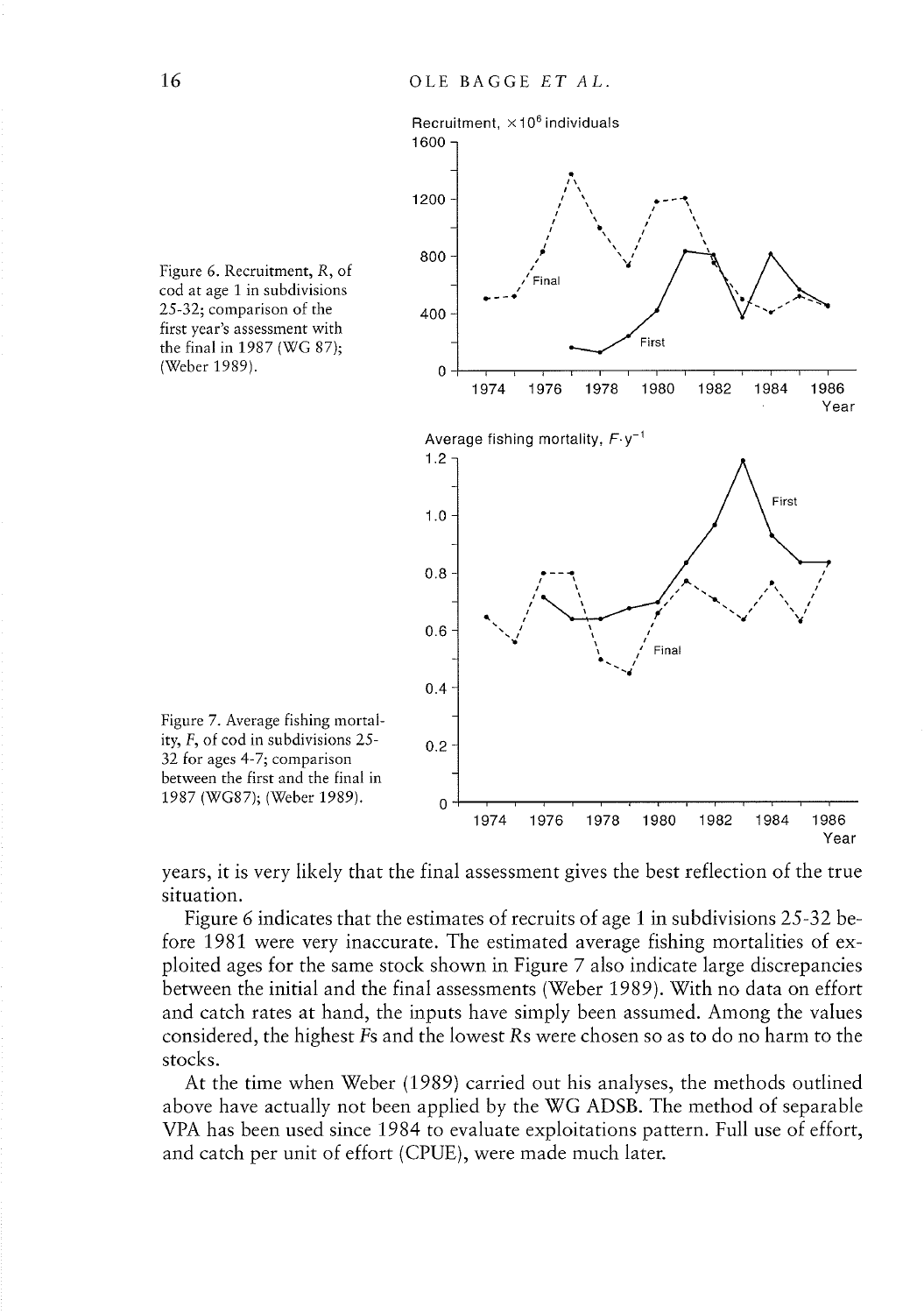

Figure 8. Number of cod recruits,  $0.6 - R$ , of age 2, and cod fishing morr, or age 2, and cod itsimig mor-<br>tality,  $F$ , for ages 4-7, estimated in 0.4 the year of the first assessment 0.2 and in 1990 (Anon. 1981 through 1991).  $0 + 1980$ 

Methods for tuning and parameter estimation were introduced since 1987. Figure <sup>8</sup> covers the period 1980-1990 for the same cod stock and is thus comparable to Figures <sup>6</sup> & 7. Tt shows a remarkable agreement between the two estimates of recruitment since 1987. The estimated average Fs are also suggested to have im proved since 1987 (Thurow 1993).

The Working Group on Methods for Fish Stock Assessments recommended a workshop to test the various methods for auxiliary data treatment (Anon. 1993c). This workshop, held in 1988, conciuded that there is no indication, at present, that any of the methods which use auxiliary data clearly and consistently perform much better than any of the others (Anon. 1993c).

## Development of the stock

## Landing

At the beginning of this century, the exploitation of cod in the Baltic proper was on a very low level. By the end of the period 1921-1934 the total landings in sub divisions 22-32 were 4000-8000 tonnes and before that time less. The fishing gear used were mainly long lines, setnets and small seines in shallow waters. From 1935 onwards, the landings show a steady increase. The introduction of more efficient gear like ottertrawi, and in subdivision 25 also Danish seine, were re sponsible for this possibly because the stock was almost unexploited. From the 1950s until 1978, the landings varied between 120 000-180 000 tonnes, increas ing in 1984 to about 400 000 tonnes followed by a reduction to about 60000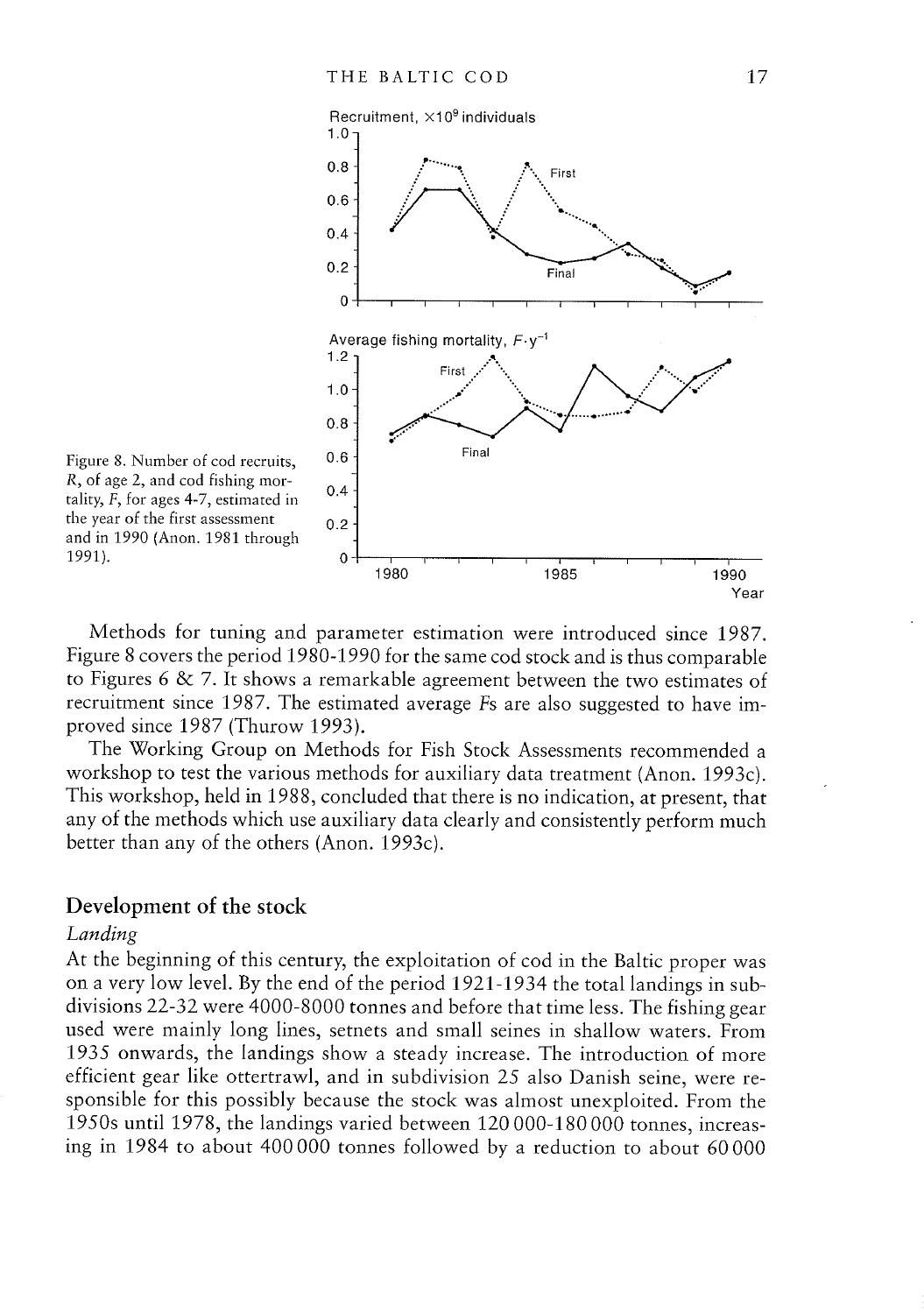

tonnes in 1992. The annual total landings of cod (1902-1992) in subdivisions 22- 32 is shown in Figure 9. The landings in the western Baltic (subdivisions 22 and 24) are 5-8% of the total.

The variations are possibly due to changing environmental conditions caused by periods with major inflows, periods with stagnation and increasing eutrophication (Rosenberg *et al.* 1990) affecting the reproduction of cod and thus the strength of year classes but also changing fishing effort and exploitation patterns (Bagge & Thurow 1993).

The evaluation of the effects of fisheries on stocks in comparison to natural fluc tuations in stock size was the main reasori that led to the foundations of ICES. However, at the beginning of this century, fishing was confined to coastal areas and no idea existed as to natural units of fish stocks. Only in the 1920s, and more so in the 1930s, did the fishery increasingly exploit the open sea. This change was largely related to the introduction of engined vessels.

Even then, statistics on vessel numbers, catches or landings, and on areas fished, were incomplete or missing. Countries with extended coasts found it difficult to keep numerous small ports under surveillance.

#### Recruitment

In the 1960s (and possibly in the 1950s), the recruitment at age 2 is likely to have been at a relatively stable level of 300 millions (Figure 11). In the mid-1970s, a num ber of very good and extremely good year classes (up to 800 millions) appeared. They were most likely related to favourable hydrographic conditions. These high numbers of larvae would probably survive because of increased eutrophication since the 1960s. Plankton production as well as the biomass of benthos increased very much as an effect of eutrophication (Elmgren 1989), creating favourable feed ing conditions for clupeids, the potential food of adult cod.

After this all-time maximum of recruitment the annual number decreased drama tically and was estimated to have reached 50 millions by 1990, the lowest number recorded (Anon. 1993) (Figure 11).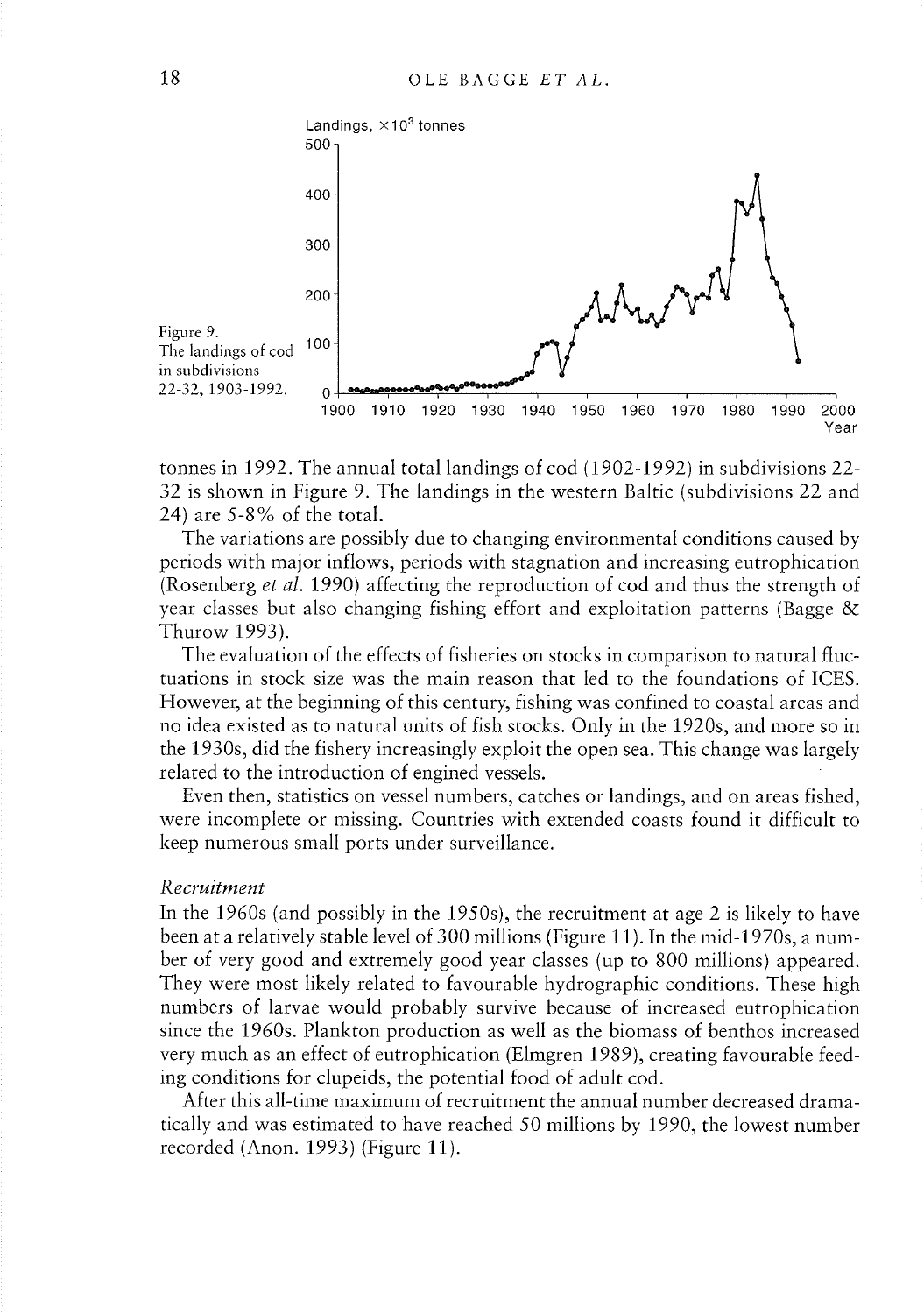Positive correlations between the oxygen content during the spawning period and the recruitment one or two years later have been demonstrated by several authors.

Together with oxygen content as variable, Berner et al. (1989) also used salinity in March, May and August, zooplankton biomass in May and August and spawn ing stock biomass. They found that the oxygen content in March played the over whelming predictive role for the recruitment of cod in the Baltic proper. The other variables were of minor importance.

Kosior & Netzel (1989) used simple regression analyses for the same period. They suggested that oxygen was important for ali spawning areas (Bornholm, Gdańsk, Gotland). Salinity was also essential for the Gotland and Gdańsk Basins, but less so for the Bornholm Deep. The size of the parent stock and amount of zoo plankton available had little effect on the magnitude of recruitment.

Lablaika et al. (1989) used salinity, oxygen, and water temperature in February and May in the Gotland Basin, as well as spawning stock size, to predict recruitment of two-year old cod for the period 1966-1985. They were not able to show that one of these factors alone had the sole responsibility for recruitment changes. Ali of them together, however, did significantly predict recruit numbers. The obvious dif ference compared to the foregoing results might be explained by these authors investigating only the Gotland Basin.

Beverton (1992) plotted the spawning volume (the volume of water with suffi cient salinity and oxygen, which allows the eggs to float and to survive) against the recruitment of two-year old cod two years later. The relationship is significant but with a considerable variance indicating that other factors are involved.

Bagge (1993), using the unpublished data of Wieland (1993), related year-class strength to <sup>a</sup> factor combined of temperature, salinity, and oxygent content, ex pressed as the levei (m) of water over which certain limits of these variables were reached. Significant regressions were obtained. However, the results showed that optimal levels of abiotic factors do not necessarily ensure good year classes. Additional unknown variables like predation on eggs and larvae, especially by sprat (Köster 1993) may have a significarit effect on the egg mortality. A similar method was applied by Carlberg & Sjöberg (1992). They correlated the volume of water suitable for spawning and egg development with the corresponding number of re cruits. A weak relationship was established, although they also found suitable con ditions for a number of years which did not result in good recruitment.

In the studies mentioned above, the authors have either tried to estimate the mor tality of cod eggs directly or to give an index of mortality by relating the abiotic con ditions at the spawning places to the number of cod at ages 1 or 2 as estimated by VPA. That implies that the mortality in the period from yolk-sac larvae to age  $1$  or 2 is considered constant, which is unlikely to be true and contradicts the results of Jensen & Sparholt (1992) who found considerable cannibalism on age group 0 and i. That is possibly another reason why correlations between the abiotic conditions and recruitment are generally not very convincing. In the western Baltic (subdivision 22) the salinity and the oxygen content has currently been favourable for develop ment of cod eggs during the main spawning period (March-April) (NERI 1984- 1991). Despite, the recruitment since 1982 has decreased drastically (Anon. 1990),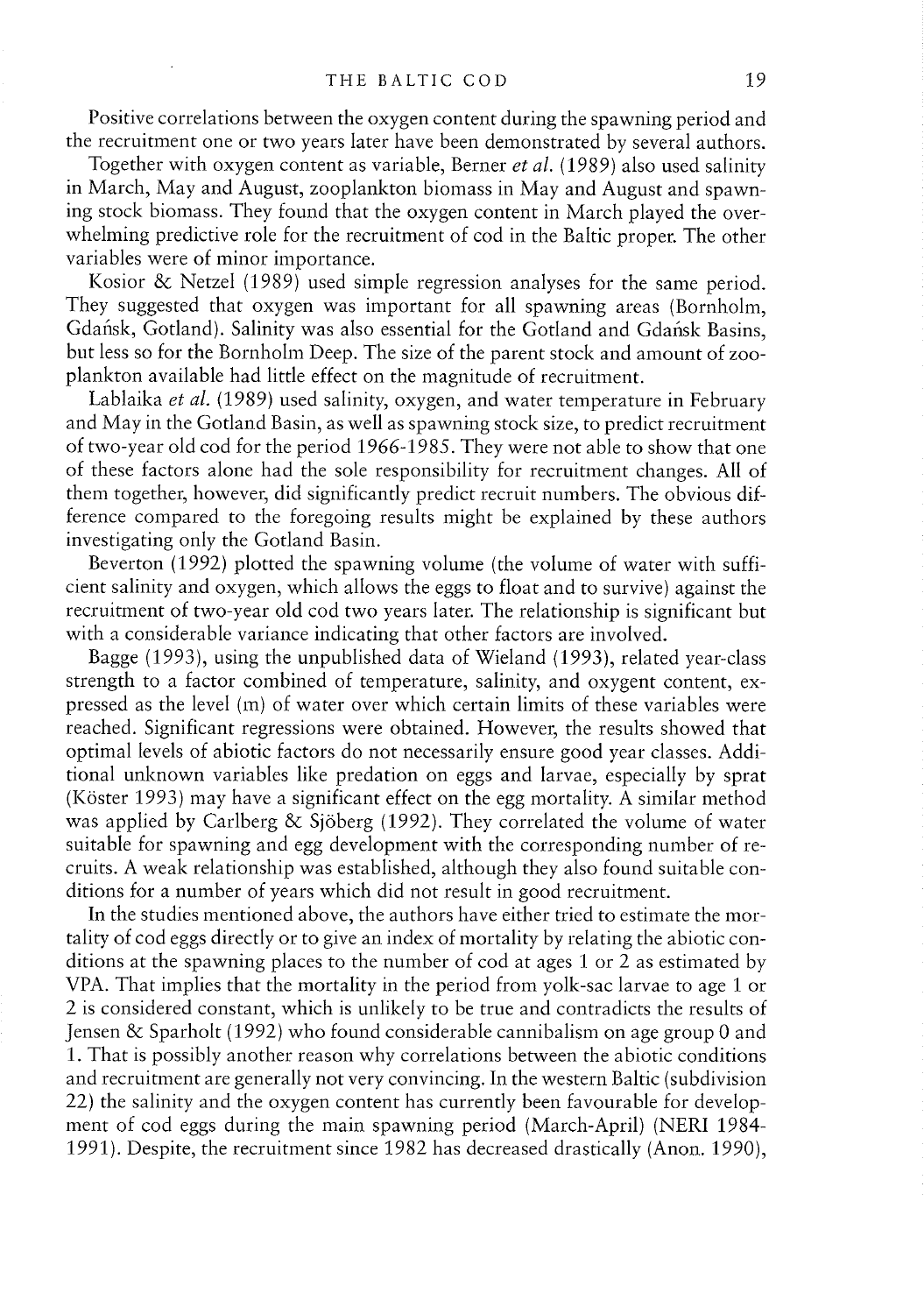which may indicate a mortality later than the egg stage. Berner *et al.* (1988) found significant negative correlations between salinity in May and recruitment. They also found a significant negative correlation between oxygen content and salinity in the same month. This indicate that low salinity and high oxygen content lead to a high recruitment. Since ali eggs are spawned by May (Table 2) the mortality must occur in the larval stage or later.

#### Fishing mortality

Reproduction during many of the years was confined to the Bornholm Basin. Only under optimal conditions (inflow) was reproduction on a large scale in more eastern and northern areas possibie.

Spawning cod concentrate in the deeper areas where salinity is sufficiently high for the eggs to float. Therefore the fishing fleets concentrate on the spawning grounds between January and July.

With this in mind consider the fishing mortality,  $F$  (Figure 10). This was high in the end of the 1960s, decreased towards the end of the 1970s and then increased subsequentiy.

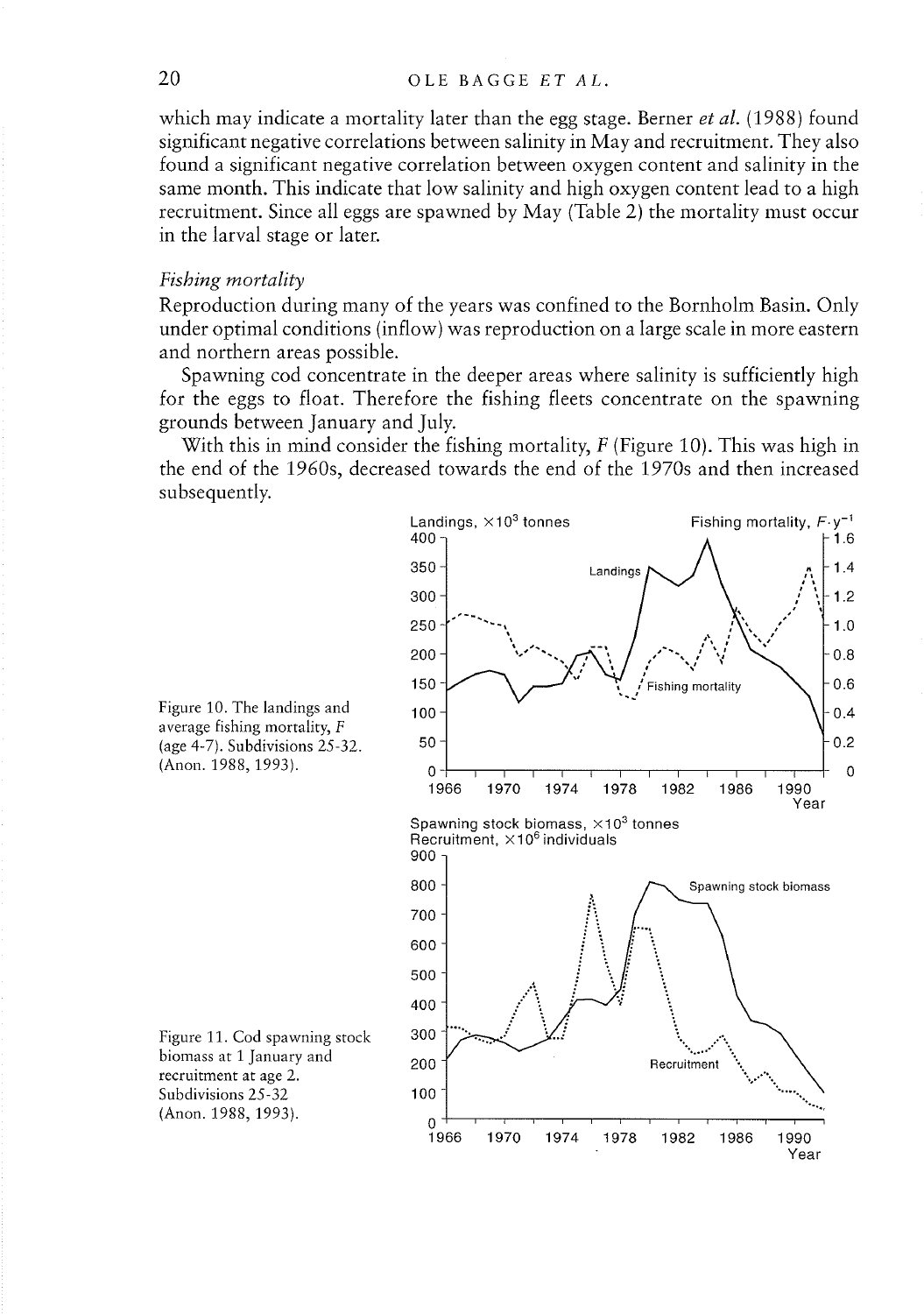This unexpected behaviour is thought to be connected to an extension of the spawning ground to the Gdafisk and Gotland Deep at the same time as the stock in creased enormously. An essential contribution may have been a delay of the fishing fleet in the reaction to the increase and movement of the spawning shoals. At the increase in biomass, the fleets remained in the Bornholm Deep and left the new sites less exploited. A contributing factor to this phenomenon was the introduction of economic zones in 1978 which prevented a large part of the fleet to move east or north. In the 1980s F increased again, even when the stock was declining.

#### **Biomass**

Kosior (1975) and Berner & Borrmann (1980) assessed the cod biomass for the 1960s. If their results are calibrated against the VPA estimates of the Assessment Working Groups, the biomass appears to be at a level of approximately 400 000 to 500000 tonnes between 1960 and 1973. Catch per unit of effort data of Dementjeva (1958) and the USSR (Anon. 1992) suggest that this level was also pre sent in the 1950s. The conclusion is that the equilibrium biomass was 400 000- 500 000 tonnes for approximately 25 years. Subsequently, the biomass more thari doubled because of the favourable recruitment. Since 1985 spawning stock biomass very rapidly decreased to less than 100 000 tonnes in 1992, which is by far the low est level recorded (Anon. 1993) (Figure 11).

#### Conclusions

The downward trend in the central Baltic cod stock since 1985 is obvious from the drop in biomass as well as from the decrease of recruitment. By 1989 the spawning stock biomass had fallen to some 300 000 tonnes reaching the long-term equilibrium level of the 1960s and 1970s. However, the decline continued to the present low level.

Between 1980 and 1985, the average fishing mortality for ages 4-7 was at a level of 0.8, i.e. three times the  $F_{\text{max}}$  of 0.25. Subsequently it showed an increasing trend until 1991 when it reached 1.37, more than five times  $F_{\text{max}}$ . Clearly, the stock was heavily overfished as was also the case for the smaller stock in the Belt Sea (Anon. 1993).

The high level in biomass of the central stock between 1979 and 1985 was pre ceded by high recruitment four years earlier. By 1985, the latter was at about the same level as in the stable situation of the 1960s and 1970s. Following this, recruit ment declined steadily. Biomass showed a reduction as well, again with a time lag of about four years. This suggests an effect of recruitment failure on biomass.

The Belt Sea stock has shown a declining trend in recruitment since monitoring started in 1970. A clear indication of biomass decrease has been obvious since 1986. Since then biomass has followed the development of recruitment with a time lag of approximately 3-4 years.

Since 1986 fishing mortality for both stocks increased to the highest levels. This would have contributed to the decline in biomass. Recruitment overfishing cannot clearly be shown, but the extremely high fishing pressure on declining spawning stocks, which show the lowest size on record, may have led to the beginning of a tighter relationship between recruitment and spawning stock size.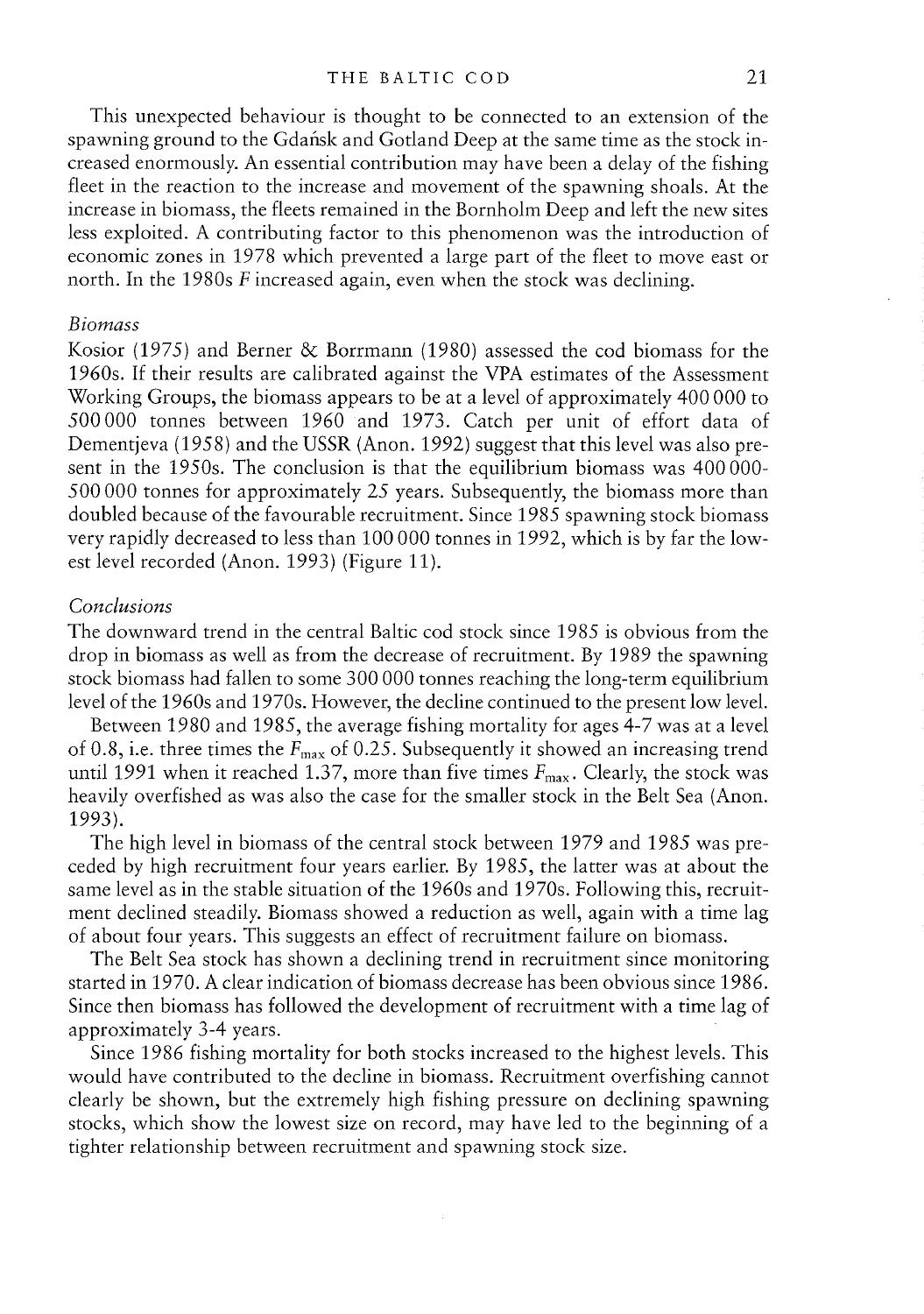This feature has to be looked at in the light of the development of other stocks. Ali demersal stocks in the Baltic, except turbot and sole, show severe reductions. The cod stock in the Kattegat decreased while recruitment decreased and fishing ef fort increased (Anon. 1993). A similar decline is recorded for North Sea cod (Anon. 1992). This indicates that a factor common to ali these stocks caused or contributed to their decrease.

With respect to management, adverse effects of natural variables cannot be coun teracted. However, <sup>a</sup> fishery can be adjusted to any level of stock size to give opti mum returns. The present case requires reduction in effort in order to approach  $F_{\text{max}}$ . This is a process extremely harmful to the fishery at the present state. It would have been much easier at the time of high stock level around 1980, as recommended by ICES (Anon. 1985).

The two Baitic cod stocks form independent units which behave differently. This is obvious from a comparison of recruitment and spawning stock biomass. A very large increase in recruitment 1975-1981 and in biomass 1979-1985 was mentioned above for the central Baltic cod. This did not occur in the western stock. The declining phase common to them in recent years is suggested to have been the result of <sup>a</sup> factor that was acting on demersai stocks in the North Sea and the Baltic.

Aithough ICES recommended differential management of the two stocks, the Baltic Fisheries Commission has always applied a common management regime. This had the effect that the western stock was more heavily exploited than the central stock. Tt showed signs of collapse as early as 1986 whereas in the central Baltic this was indicated only in 1990.

#### Future aspects

The distribution of cod in the Baltic has been known for a long time and a sufficientiy good identification of the stocks has been possibie. Food, feeding and repro duction are well known as well, but recruitment cannot be adequately described.

Salinity, temperature, and oxygen in particular are important for new year classes, but they do not allow forecasts based on single major inflows. Additional factor(s) are involved (Carlberg & Sjöberg 1992, Bagge 1993). However, regressions with recruit numbers at ages 1 or 2 on variables consider that any mortality between hatching and these ages was aiways of roughiy the same size. This is in contrast to new findings on cannibalism. A possible additional variable could therefore be pre dation by adult cod on juveniles. Jensen & Sparhoit (1992) have shown that M2 ranges from 0.2 to 1.0 for age 0, and 0.1 to 0.6 for age 1.

The above-mentioned regressions showed that oxygen content in March is sig nificantly related to recruitment, oxygen in May less so. Contrary to this, Wieland (1994), for the years 1987 to 1992, found the greatest numbers of eggs between April and July. Ali sampies in March gave very low numbers. This discrepancy de serves more attention.

The basis of assessment applied to date is the age composition of catches. The quality of estimates does therefore depend greatly on the adequacy the age determi nations. Severai comparative age readings have revealed great discrepancies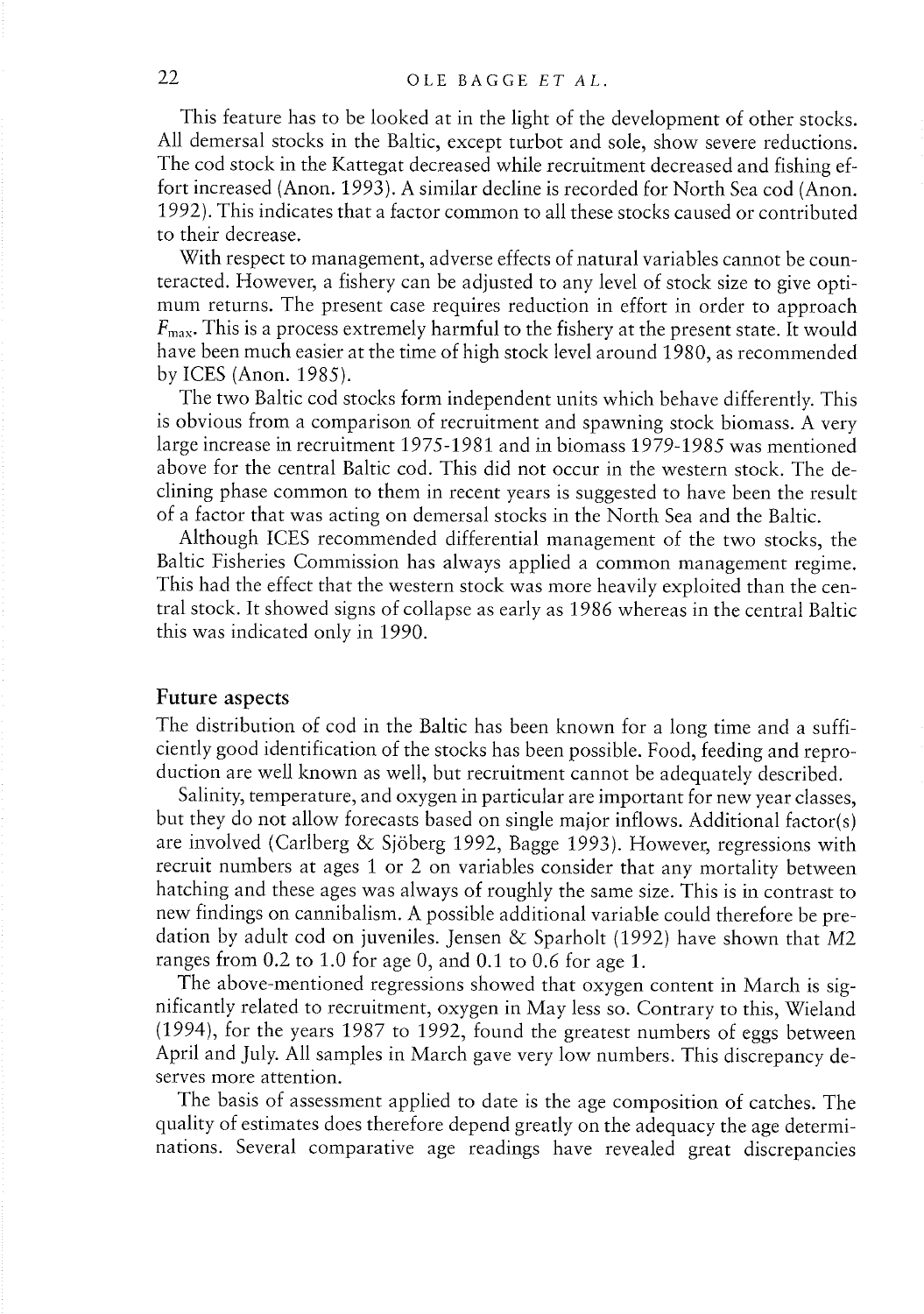between readers. This would affect number-at-age as well as weight-at-age. For ex ample weight-at-age as estimated by six different countries for 1985 gave maximum differences of approximately 80% for ages 2-7.

Age of central Baltic cod is difficult to interpret because no clear annuli can be iden tified. Homogeneous temperature has been suggested to cause this. The prolonged spawning season as compared to the western stock may play a role, but no criteria for ageing have yet been established. Clearly, this is a task of paramount importance.

At its maximum the western stock amounted to 5% the size of the central stock in terms of spawning stock biornass. The eye-catching high level of the larger stock requires consideration.

The role of oxygen and salinity for the recruitment have been discussed. It is likely that the very high numbers of cod larvae could not have been produced without strong inflows of salme and oxygenated water and the subsequent enlargement of the volume of water suitable for propagation.

The idea is put forward here that the larvae produced in the period 1975-1981 would not have grown to actual recruit numbers had this development not been proceeded by an increase in suitable food.

Elmgren (1989) has pointed out that the nutrients have greatly increased in the second half of the 1960s. This was followed by a corresponding increase in plankton and benthos production. As a consequence, the clupeid stocks increased to much higher levels than before (Thurow 1993). Tt is therefore suggested that the very high cod production which lead to a total biomass of over one million tonnes was a combined effect of eutrophication and water inflow from the North Sea.

There seems to be an agreement now that this eutrophication is largely a human effect. Associated with the nutrients is the input of a variety of harmful substances. Apart from the positive effect of an increase in valuable biomass, eutrophication produces adverse results. Directly of concern for the fishery is the increased bioproduction and the subsequent depletion of oxygen in bottom water layers, but also the accumulation of nutrients there.

Our future aim should therefore be to reduce eutrophication and its various ad verse effects. This would imply a reduction in fish stocks and fish yields. Under quasi-natural conditions 1950-1975, the central cod stock was at a level of some 400 000 tonnes of total biomass corresponding to some 300 000 tonnes of spawn ing stock biomass. The comparable amounts for the western stock might have been 70 000 tonnes and 40000 tonnes. At rational exploitation both stocks together would yield some 120000 tonnes as compared to 56000 tonnes in 1992 and 138 000 tonnes in 1991.

## References

Anon., 1972: Report of the Working Group for Assessment of Demersal Stocks in the Baltic. – ICES, C.M. 1972/F: 5.

Anon., 1973: Report of the Working Group on Assessment of Demersal Stocks in the Baltic. Demersal Fish (Northern) Comrnittee. — ICES. C.M.1973. F: 6.

Anon., 1974: Report of the Working Group for Assessment of Demersal Stocks in the Baltic. - ICES, C.M. 1974/F: 4.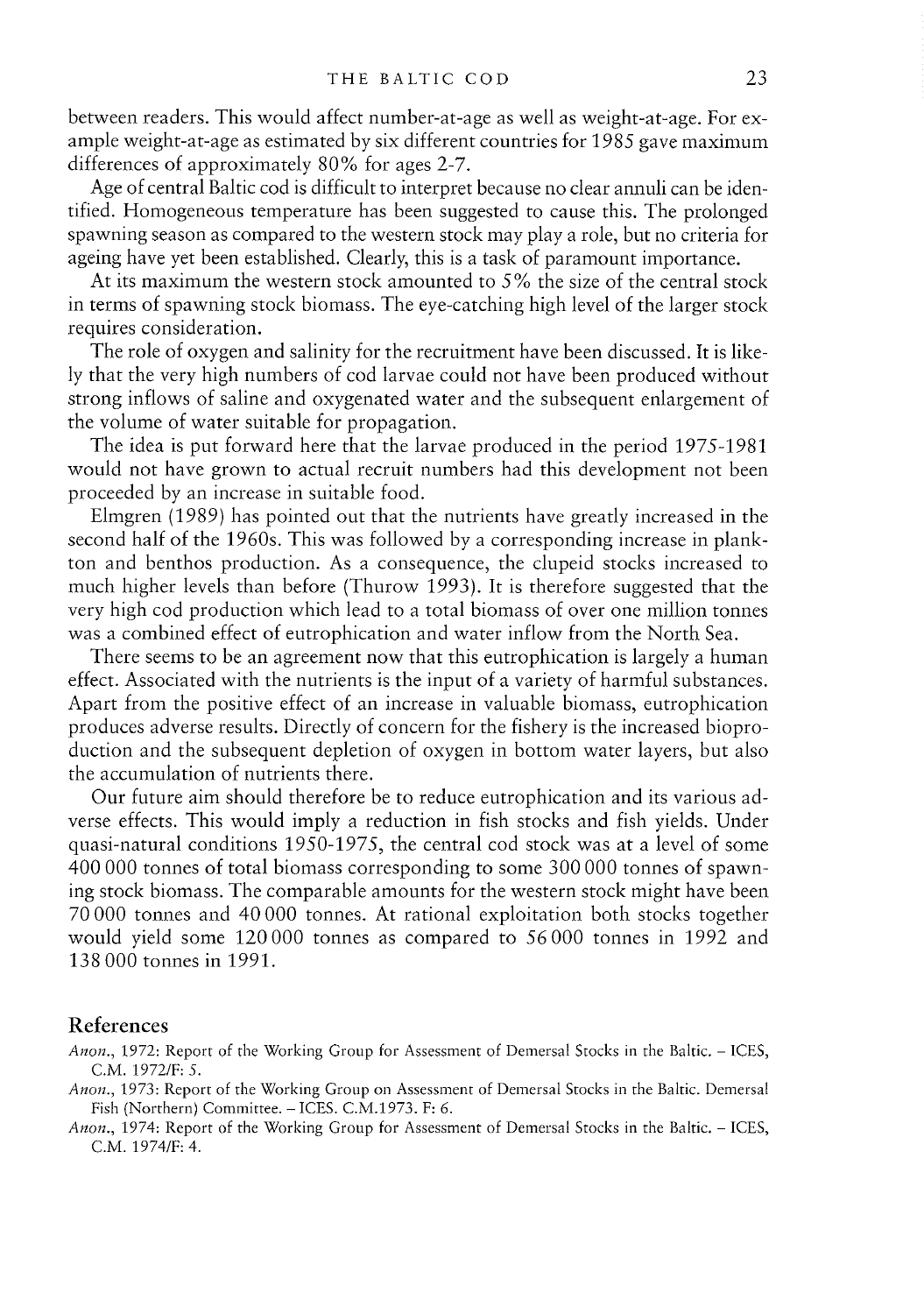## 24 OLE BAGGE ET AL.

Anon., 1975: Report of the Working Group for Assessment of Demersal Stocks in the Baltic. — ICES, C.M. 1975/P: 17.

Anon., 1976: Report of the Working Group for Assessmerit of Demersal Stocks in the Baltic. — ICES, C.M. 1976/P: 2.

Anon., 1977: Report of the Working Group for Assessment of Demersal Stocks in the Baltic. — ICES, C.M. 1977/P: 2.

Anon., 1978: report of the Working Group for Assessment of Demersal Stocks in the Baltic. — ICES, C.M. 1978/J: 3.

Anon., 1979: Report of the Working Group for Assessment of Demersal Stocks in the Baltic. – ICES, C.M. 1979/J: 4.

Anon., 1980: Report of the Working Group for Assessment of Demersal Stocks in the Baltic. — ICES, C.M. 1980/J: 3.

Anon., 1981: Report of the Working Group for Assessment of Demersal Stocks in the Baltic. — ICES, C.M. 1981/J: 2.

Anon., 1982: Report of the Working Group for Assessmerit of Demersal Stocks in the Baltic. — ICES, C.M. 1982/Assess: 17.

Anon., 1983: Report of the Working Group for Assessment of Demersal Stocks in the Baltic. — ICES, C.M. 1983/Assess: 15.

Anon., 1984: Report of the Working Group for Assessment of Demersal Stocks in the Baltic. - ICES, C.M. 1984/Assess: 13.

Anon., 1985: Report of the Working Group for Assessment of Demersal Stocks in the Baltic. - ICES, CM. 1985/Assess: 15.

Anon., 1986: Report of the Working Group for Assessment of Demersal Stocks in the Baltic. - ICES, C.M. 1986/Assess:21.

Anon., 1987: Report of the Working Group on Assessment of Demersal Stocks in the Baltic. — ICES, C.M. 1987/Assess: 22.

Anon., 1987a: Report of the Baltic Multispecies Assessment Working Group. — ICES, C.M. 1987/Assess: 6.

Anon., 1988: Report of the Working Group on Assessment of Demersal Stocks in the Baltic. - ICES, C.M. 1988/Assess: 20.

Anon., 1989: Report of the Working Group on Assessment of Demersal Stocks in the Baltic. – ICES, CM. 1989/Assess: 17.

Anon., 1990: Report of the Working Group on Assessment of Demersal Stocks in the Baltic. — ICES, CM. 1990/Assess: 17.

Anon., 1989: Report of the Study Group on Cod Stomach Data for the Baltic. — ICES, CM. 1989/J:2.

Anon., 1991: Report of the Working Group on Assessment of Demersal Stocks in the Baltic. — ICES, CM. 1991/Assess. 16.

Anon., 1992a: Report of the Roundfish Working Group. — ICES, CM. 1992/Assess: 4.

Anon., 1992: Report of the Working Group on Assessment of Demersal Stocks in the Baltic. — ICES, CM. 1992/Assess: 12.

Anon., 1993: Report of the Working Group on Assessment of Demersal Stocks in the Baltic. - ICES, C.M. 1993/Assess. 16.

Anon., 1994: Report of the Working Group on Multispecies Assessment of Baltic Fish. — ICES. C.M. 1994/Assess: 1.

Apstein, C., 1911: Die Verbeitung der pelagischen Fischeier und Larven in der Beltsee und den angrenzenden Meeresteilen 1908/1909. — Wiss. Meeresunters. 13: 225-284.

Arntz, WE., 1974: Die Nahrung Juveniler Dorsche (Gadus morhua L.) in der Kieler Bucht. — Ber. dt. wiss. Komm. Meeresforsch. 23: 97-120.

Arntz, WE., 1977/78: The food of adult cod (Gadus morhua L.) in the Western Baltic. — Meresforsch. 26: 60-69.

Arntz, W.E. & W. Weber, 1980: Cyprina islandica L. (Mollusca, Bivalvia) als Nahrung von Dorsch und Kliesche in der Kieler Bucht. — Ber. dt. wiss. Komm. Meeresforsch. 21: 193-209.

Aro, E., 1989: A review of fish migration patterns in the Baltic. — Rapp.P.-v. Réun. Cons. int. Explor. Mer. 190: 72-96.

Axell, M.B., 1982: Feeding of cod in the Aland Sea and its influence on stocks of herring and sprat. -Fin. Fish. Res. 4: 35-39.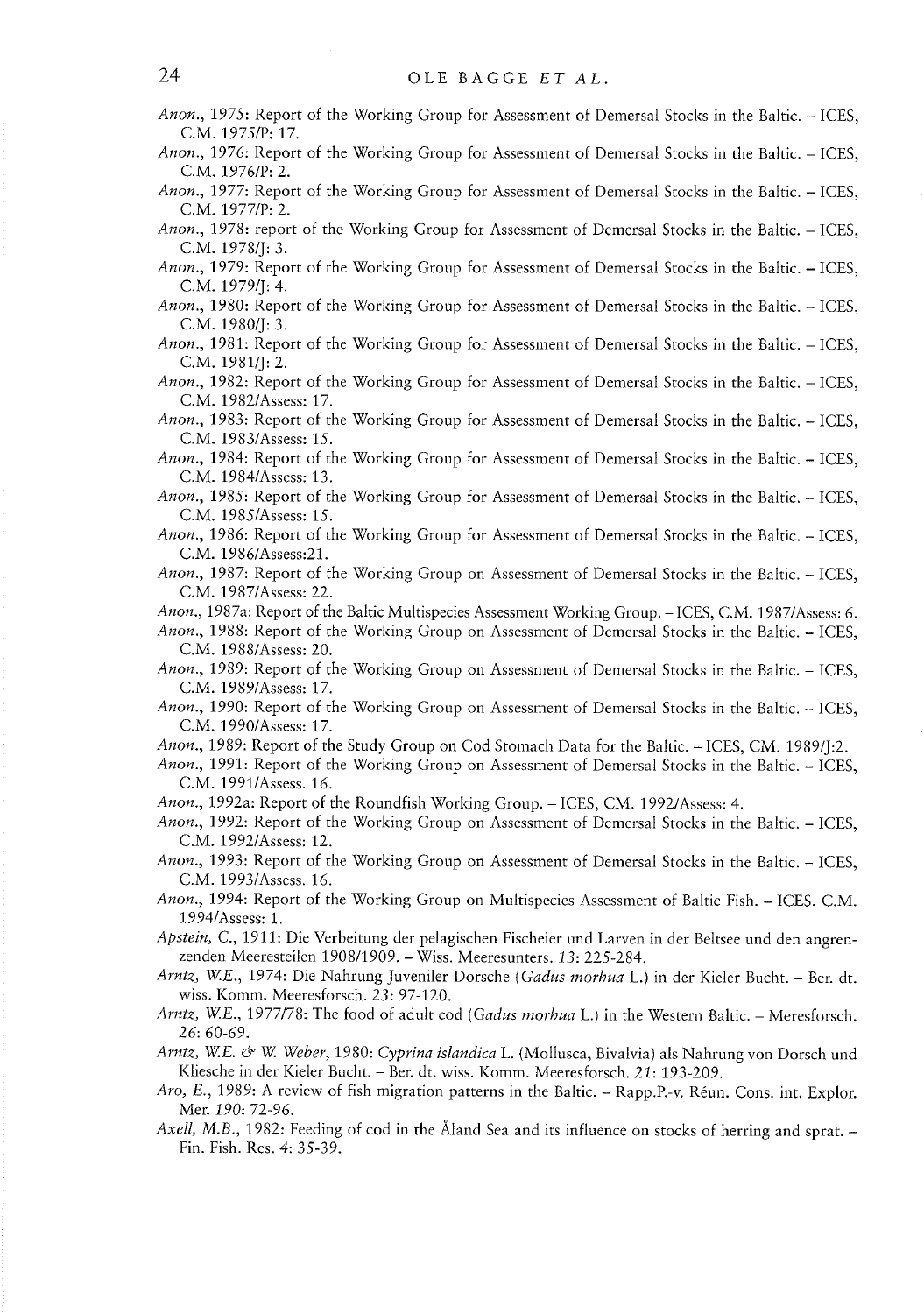- Bagge, 0., 1966: Cyprina islandica as food for cod in the Western Baltic. ICES, CM. 1966/D: 15.
- Bagge, O., 1981: Demersal fishes In A. Volpio (ed.) The Baltic Sea, pp. 311-333. Elsevier Sci. Publ. Comp. Amsterdam.
- Bagge,  $O_{1}$ , 1981: The yearly consumption of cod in the Baltic and the Kattegat as estimated from stomach content. — ICES, C.M. 1981/J: 27.
- Bagge, 0., 1989: <sup>A</sup> review of investigations of the predation of cod in the Baltic. Rapp. P.-v. Réun. Cons. Explor. Mer 190: 51-56.
- Bagge, O., 1993: Possible effects on fish reproduction due to the changed oceanographic conditions in the Baltic proper. - ICES, C.M. 1993/J: 31.
- Bagge, O. & J. Bay, 1987: Periodicity of feeding in Baltic cod. ICES, C.M. 1987/J: 8.
- Bagge, O. & H. Knudsen, 1974: Length-girth relationship in cod. Rapp. P.-v. Réun. Cons. int. Explor. Mer. 166: 83-84.
- Bagge, O. & A. Müller, 1977: The spawning of cod in the Bornholm Basin and the size of the spawning stock. — Meeresforsch. 25(H. 3-4): 172-185.
- Bagge, O., A. Müller  $\dot{\varphi}$  U.J. Hansen, 1978: Mortality of cod eggs in the Bornholm basin, 1978. ICES, CM. 1978/J: 16.
- Bagge, O. & E. Steffensen, 1989: Stock identification of demersal fish in the Baltic. Rapp. P.-v. Réun. Cons. int. Explor. Mer 190: 3-16.
- Bagge, O.  $\dot{\sigma}$  E. Steffensen, 1991: The condition factor in relation to maturity and filling of stomach in cod (Sub-division 25). — ICES, CM. 1991/J: 13.
- Bagge, O.  $\dot{\varphi}$  F. Thurow, 1993: The Baltic cod stock, fluctuations and the possible causes. ICES, 1993/CC Symp. 14. 20 pp.
- Baranova, T., 1992: On the growth of eastern Baltic cod. ICES, C.M. 1992/J: 29.
- Baranova, T. & D. Uzars, 1986: Growth and maturation of cod (Gadus morhua callarias L.). in the eastern Baltic. — ICES, C.M. 1986/J: 7.
- Berner, M., 1960: Untersuchungen über den Dorschbestand (Gadus morhua L.) der Bornholm- und Arkonasee in den Jahren 1953-1955. — Z. Fisch., Bd. IX. N.F., Heft 7-10: 481-602
- Berner, M., 1968: Einige orientierende Untersuchungen an den Otolithen des Dorsches (Gadus morhua L.) aus verschiedenen Regionen der Ostsee. — Fisch.-Forsch. Rostock 6(1): 77-86.
- Berner, M. & H. Borrmann, 1980: Die Entwicklung des Ostsee Dorschbestanden in den ICES-Untergebieten 25-32. (östlich Bornholm) inden Jahren 1965-1976. — Fisch.-Forsch. Rostock 18(2): 11-23.
- Berner, M., H. Müller & D. Nehring, 1988: Zum Einfluss von Umwelt- und Bestandsparametern auf die Rekrutierung des Dorschbestandes der Arkonasee (5D24). — Fisch.-Forsch. Rostock 26(2): 44-49.
- Berner, M., H. Müller  $\mathcal O$  D. Nehring, 1988: The influence of environmental and stock parameters on the recruitment of cod stocks to the east and west of Bornholm, described by regression equations. — Rapp. P.- v. Réun. Cons. int. Explor. Mer 190: 142-146.
- Berner, M. & G. Sager, 1984: Untersuchungen zu Längen- und Massewachstum, Zuwachs und Längen-/Masse-Relation des Ostseedorsches (Gadus morhua callarias L.). vor der Küste Finnlands nach Datenreihen von ARO. — Fisch.-Forsch., Rostock 22(3): 49-58.
- Berner, M. & G. Sager, 1985: Untersuchungen zu Längen- und Massewachstum, Zuwachs und Längen/ Masse-Relation des Dorsches der Arkonasee nach Datenreihen von Bernei — Fisch.-Forsch. Rostock 23(1): 11-15.
- Berner, M., G. Sager & R. Sammler, 1984: Untersuchungen zu Längen-/Masse-Relation der Geschlechter des Gotlandsee-Dorsches (Gadus morhua callarias L.) nach Datenreihen von Berner. — Fish.-Forsch. Rostock 22(3): 40-48.
- Berner, M. & B. Vaske, 1985: Morphometric and meristic characters of cod stocks in the Baltic Sea. -ICES, CM 1985/J: 11.
- Beverton, R.J.H., 1992: Fish resources; threats and protection. Neth. J. Zool. 42(2-3): 139-175.
- Beverton, R. & S. Holt, 1966: Manual of methods for fish stock assessment, Part 2. Tables of yield functions. — FAO Fish. tech. Pap. 38 (rev.I). 77 pp.
- Birjukov, N.P., 1969: Spawning communities of Baltic cod and the extent of their mixing. ICES, CM 1969fF: 7.
- Botros, G.A., 1959: A comparative study on the fecundity of Norwegian and Baltic cod. ICES, CM. 1959, Gadoid Fish Comm. No. 99. 16 pp.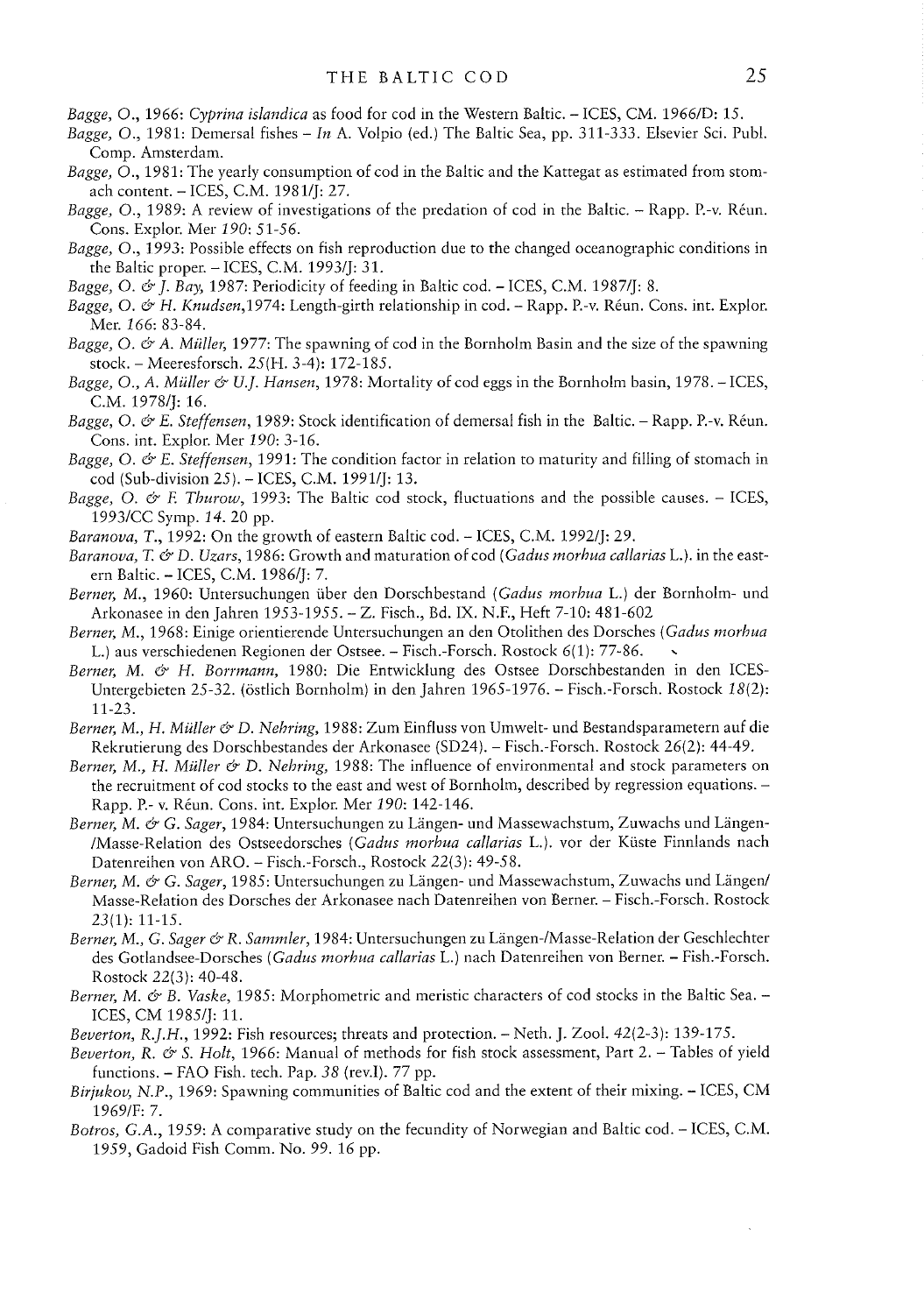Botros, G.A., 1962: Die Fruchtbarkeit des Dorsches (Gadus morhua L.) in der westlichen Ostsee und den westnorwegischen Gewässern. — Kieler Meeresforsch. 18: 67-80.

Carlberg, S. & B. Sjöberg, 1992: Is the reproduction of Baltic cod governed by oceanographic factors? - Abstract, ICES. Mar. Sci. Symp. 195: 487.

- Dementjeva, T.F., 1959: Some data on the life history and fishery of cod in the central Baltic. Rapp. P.-v. Réun. Cons. perm. int. Explor. Mer 147: 68-73.
- Draganik, B. & J. Netzel, 1966: An attempt to estimate the rate of growth of cod in the southern Baltic on the basis of tagging experiments. - ICES, C.M. 1966/D: 12.

Elmgren, R., 1989: Man's impact on the ecosystem of the Baltic Sea: Energy flows today and at the turn of the century.  $-$  Ambio 18(6): 326-332.

Grauman, G., 1970: Peculiarities of cod spawning in the Baltic Sea in the spring-summer period of 1969. — Ann. Bio!. 26: 136.

Grauman, G., 1974: Investigations on the spawning of Baltic cod in 1968-1970. – Rapp. P.-v. Réun. Cons. int. Explor. Mer. 166: 7-9.

Grauman, G., 1975: The spawning of Baltic cod in 1973. – Ann. Biol. 30: 96.

Grzebielec, R. & M. Kosior, 1987: Mortality of cod in the southern Baltic in 1973-1986. - ICES, C.M. 1987/J: 5.

Gulland, J., 1965: Estimation of mortality rates. (Annex to Arctic Fisheries Working Group Report.) -ICES, C.M. 1965. 9 pp.

Hansen, U.J., 1978: Hyppighed and Forekomst af pelagiske Fiskeæg i Bornholmsdybet. - Thesis, Univ. Copenhagen.

Hensen, V, 1884: Uber das Vorkommen und die Menge der Eier einiger Ostseefische, insbesondere der jenigen der Sholle (Pleuronectes platessa), der Flunder (Platessa vulgaris) und des Dorsches (Gadus morhua). 4. - Ber. dt. Komm. wissensch. Untersuch. dt. Meere, Kiel 1877-1881: 297-313.

ICES, Proc.-Verbal Reun., 1966 through 1972.

ICES, 1959, 1974, 1989. Rapp. P.-v. Reun. Cons. int. Explor. Mer. 147, 166 &190.

Jamieson, A. & G. Otterlind, 1971: The use of cod blood protein polymorphisms. - Rapp. P.-v. Réun. Cons. int. Explor. Mer 161: 55-59.

Jensen, H. & H. Sparholt, 1992: Estimation of predation mortality of cod in the Central Baltic using the MSVPA. — ICES, C.M.19921J: 23.

janoschek, A., 1957: Das reaktionskinetische Grundgesetz und seine Beziehungen zum Wachstum- und Ertragsgesetz. — Statist. Vjschr., Wien 10: 25-37.

Kändler, R., 1944: Untersuchungen über den Ostseedorsch während der Forschungsfarten mit dem R.F.D. 'Poseidon' in den Jahren 1925-1938. - Ber. dt. wiss. Komm. Meeresforsch., N.F., 11. H.2: 137-245.

Kändler, R., 1949: Die Häufigikeit pelagischer Fischeier in der Ostsee als Massstab für die Zu-und Abnahme der Fischbestånde. — Kieler Meeresforsch. Bd VI: 73-89.

Kils, U., U. Waller & P. Fischer, 1989: The fish-kill of the autumn 1988 in Kiel Bay. - ICES, C.M. 1989/L: 14.

Kosior, M., 1975: Biomass and fishing mortality coefficients of Baltic cod evaluated by use of Virtual Population Analysis. - ICES, C.M. 1975/P: 14.

Kosior, M., 1976: The south Baltic cod growth parameters and length/weight relationships. - ICES, C.M. 1976/P: 20.

Kosior, M. & J. Netzel, 1989: Eastern Baltic cod stocks and environmental conditions. - ICES, Rapp. Proc.-Verb. 190: 159-162.

Kosior, M. & K. Strzyzewska, 1979: Fecundity of Baltic cod. - ICES, C.M. 1979/J: 10.

Köster, F.W., 1992: Predation by herring and sprat on cod eggs and larvae in the Bornholm Basin. -Preliminary resuits. — ICES, CM/J: 41. Baltic Fish Comm.

Lablaika, I.A., S.A. Hoziosky & M. Kalejs, 1989: Abundance dynamics of Eastern Baltic cod stocks and related factors. — Rapp. P.-v. Réun. Cons. int. Explor. Mer 190: 163-165.

Lablaika, I.A., M.N. Lishev, D.V. Uzars & S.A. Chozioskij, 1975: Struktur, Zustand und Nutzung der Vorkommen des Ostseedorshes und seine Bedeutung in der Nahrungekette. — Fish.-Forsch., Rostock 13(1):31-38.

Lassen, H., 1985: Results from comparative age-readings of Baltic cod and flounder otoliths. - ICES, C.M. 1985/J: 12.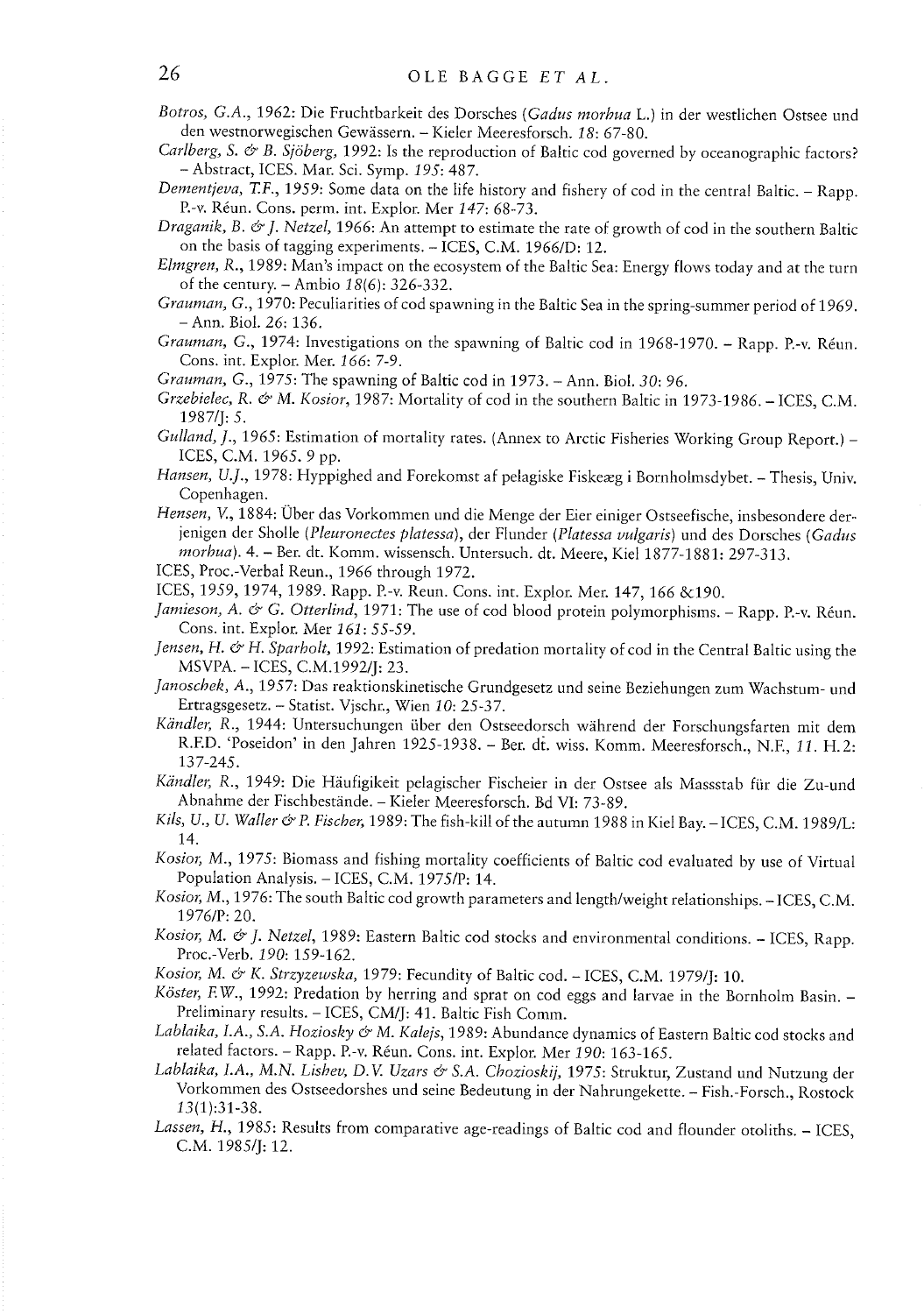- Mielck, W,, 1926: Untersuchungen ilber die pelagische Fischbrut (Ejer und Larven) in der Ostsee im april 1925.— Ber. dt. wiss. Komm. Meeresforsch., N.E, 2(4): 99-116
- Mielck, W. & C.L. Künne, 1935: Fischbrut- und Planktonuntersuchungen auf dem R.F.D. 'Poseidon' in der Ostsee, Mai/Juni 1931. - Wiss. Meeresunters. Abt. Helgoland, Bd. XIX(7): 1-119.
- Moth-Poulsen, T, 1982: Genetic variation of cod from the Danish Sound: lnterrelations of stocks from adjacent waters. - ICES, C.M. 1982/G: 46.
- Müller, A. & O. Bagge, 1977: The mortality of cod eggs, the spawning of cod and the biomass of the spawning stock in the Bornholm Basin. — ICES, C.M. 1977/P: 14. Baltic Fish Committee.
- *Müller*, A.  $\dot{\varphi}$  I. Pommeranz, 1984: Vertical distribution of fish eggs in the Bornholm Basin. In Int. Symp. Early Life History of Fishes and Sth Annual Larval Conference, Vancouver 1984, 21 pp. (mimeo).

NERI, 1984-1991: National Environmental Research Institute, Roskilde, Denmark. Internal reports.

- Poulsen, E.M., 1931: Biological investigations upon the cod in Danish waters. Medd. Komm. DFH, Sec Fiskeri, 9(l). 150 pp.
- Richards, EJ., 1959: <sup>A</sup> flexible growth curve for empirical use. —J. exp. Bot. 10: 290-300.
- Rosenberg, R., R. Elmgren, S. Fleischer, P. Jonsson, G. Persson & H. Dahlin, 1990: Marine eutrophication case studies in Sweden. — Ambio 19(3): 102-108.
- Schmidt, J., 1930: Raceundersøgelser. X. Den atlantiske torsk (Gadus callarias L.), and dens lokale racer. — Medd. Carlsb. Lab. 18(6): 1-88.
- Schopka, S., 1971: Vergleichende Untersuchungen zur Fortpflanzungsrate bei Herings- und Kabeljaupopulationen (Clupea harengus L. und Gadus morhua L.). - Ber. dt. wiss. Komm. Meeresforsch. N.F. 22(1): 31-79.
- Schultz, N., 1988: Erste Ergebnisse der Nahrungsuntersuchungen zum Dorsch der westlichen Ostsee unter besonderer Berücksichtigung seines Einflusses auft die Herings- und Sprottbestände in diesem Seegebiet. — Fisch.-Forsch. Rostock 26(2): 29-36.
- Sick, K., 1965: Haemoglobin polymorphism of cod in the Baltic and the Danish Belt Sea. Hereditas 54(2): 19-48.
- Sjöblom, V., E. Aro & P. Suuronen, 1980: Migrations, mortality and growth of cod in the northern Baltic Sea. — ICES. CM. 1980/J: 8.
- Sparholt, H., 1993: Compilation of cod stomach data for the central Baltic MSVPA. ICES, C.M. 1993/i: 11.
- Sparholt, H., J. Bay, H. Jensen, B. Gloerfeldt-Tarp & W. Weber, 1992: The 1992 multispecies assessment of the fish stocks in the western Baltic. — ICES, C.M. 1992/J: 35.
- Steffensen, E., 1980: Daily growth increments observed in otoliths from juvenile East Baltic cod. Dana i: 29-37.
- Steffensen, E. & O. Bagge, 1983: Growth of cod in different parts of the Baltic and the Kattegat. ICES, CM. 1983/J: 12.
- Strodtmann, 5., 1906: Laichen und Wandern der Ostseefische 2. Bereicht. Wiss. Meeresunters., Abt. Helgoland. N.F. 7(2): 137-216.
- Strodtmann, 5., 1918: Weitere Untersuchungen iiber Ostseefische. Ill. Ber. wiss. Meeresunters., Abt. Helgoland N.F. 24: 33-94.
- Strzyzewska, K., 1962: The changes in fecundity of cod from the Gdańsk Bay in the years 1959-1961. -ICES, C.M. 1962, Gadoid Fish Comm. 119. 6 pp.
- Thurow, F., 1970: Über die Fortpflanzung des Dorsches Gadus morhua (L.) in der Kieler Bucht. Ber. dr. wiss. Komm. Meeresforsch. 21: 170-192.
- Thurow, E, 1974: Changes in the population parameters of cod in the Baltic. Rapp. P.-v. Réun. Cons. int. Explor. Mer 166: 85-93.
- Thurow, E, 1993: Fish and Fisheries in the Baltic Sea. ICES, Coop. Res. Rapp. 186: 20-36.
- Uzars, D., 1975: Peculiarities of feeding and quantitative food consumption of eastern Baltic cod. -ICES, C.M. 1975/P: 4.
- Uzars, D., 1976: Feeding of young cod in the eastern Baltic. —ICES. C.M. 1976/P: 7.
- Uzars, D., 1985: Food composition in the eastern Baltic cod for the 1963-1984 period. ICES, C.M. 1985/J: 3.
- Uzars, D., 1993: Feeding of cod (Gadus morhua callarias L.) in central Baltic. ICES, Symp. Cod Climate Change 45.